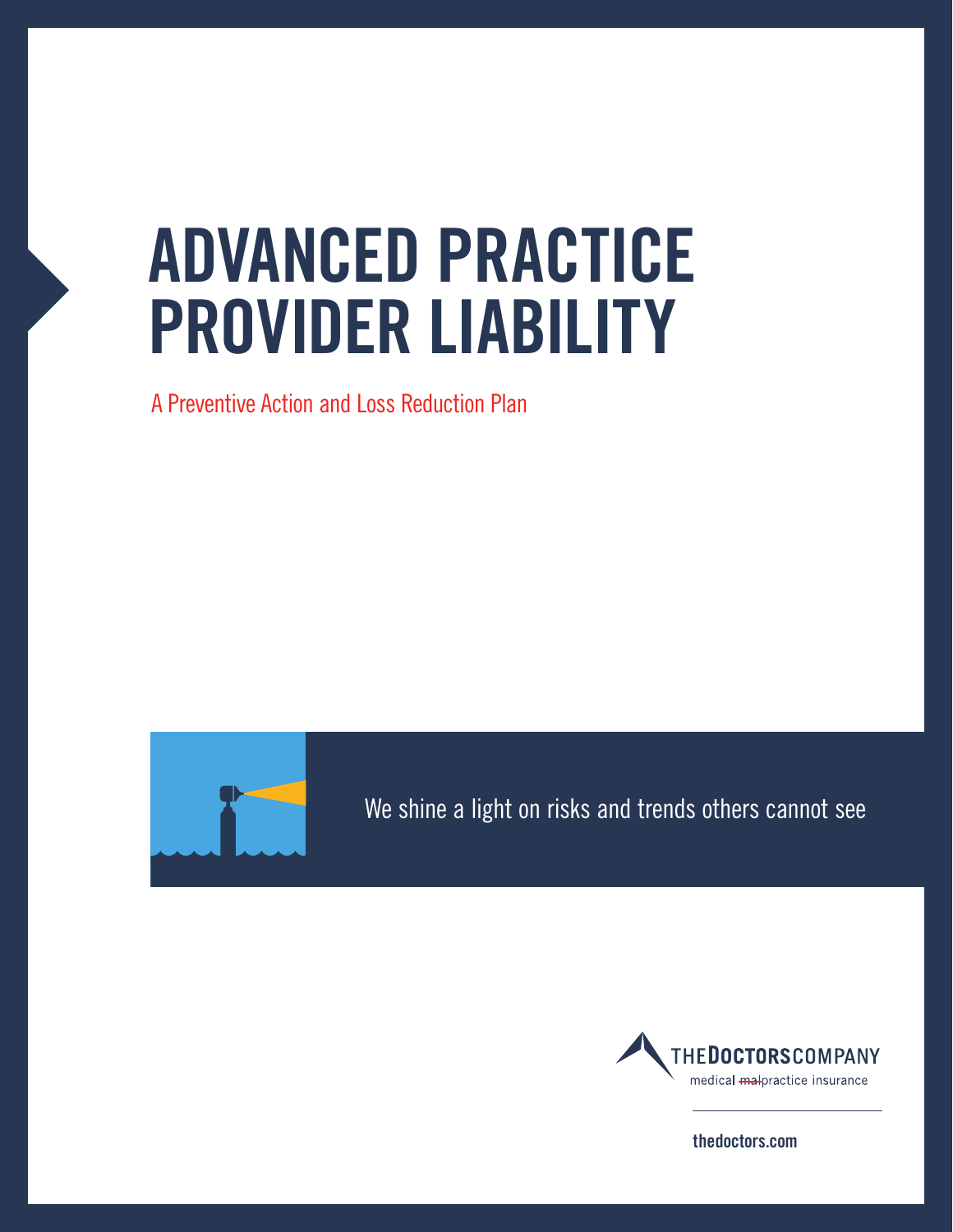# **TAKING THE MAL OUT OF MALPRACTICE INSURANCE**

We shine a light on risks and trends that others cannot see by constantly looking ahead and providing you with a comprehensive array of tools for keeping up with the latest thinking about the best practices in patient care.

Thanks to our national scope, regional experts, and data-driven insights, we're uniquely positioned to spot trends early. Protecting practices against emerging risks is just one way we're taking the mal out of malpractice insurance. Visit **thedoctors.com** for more information.

### **LEARN MORE**

A patient safety risk manager is always available to provide industry-leading expertise, including custom programs, practice risk assessments, and education. Contact us at **patientsafety@thedoctors.com**  or 800.421.2368, extension 1243.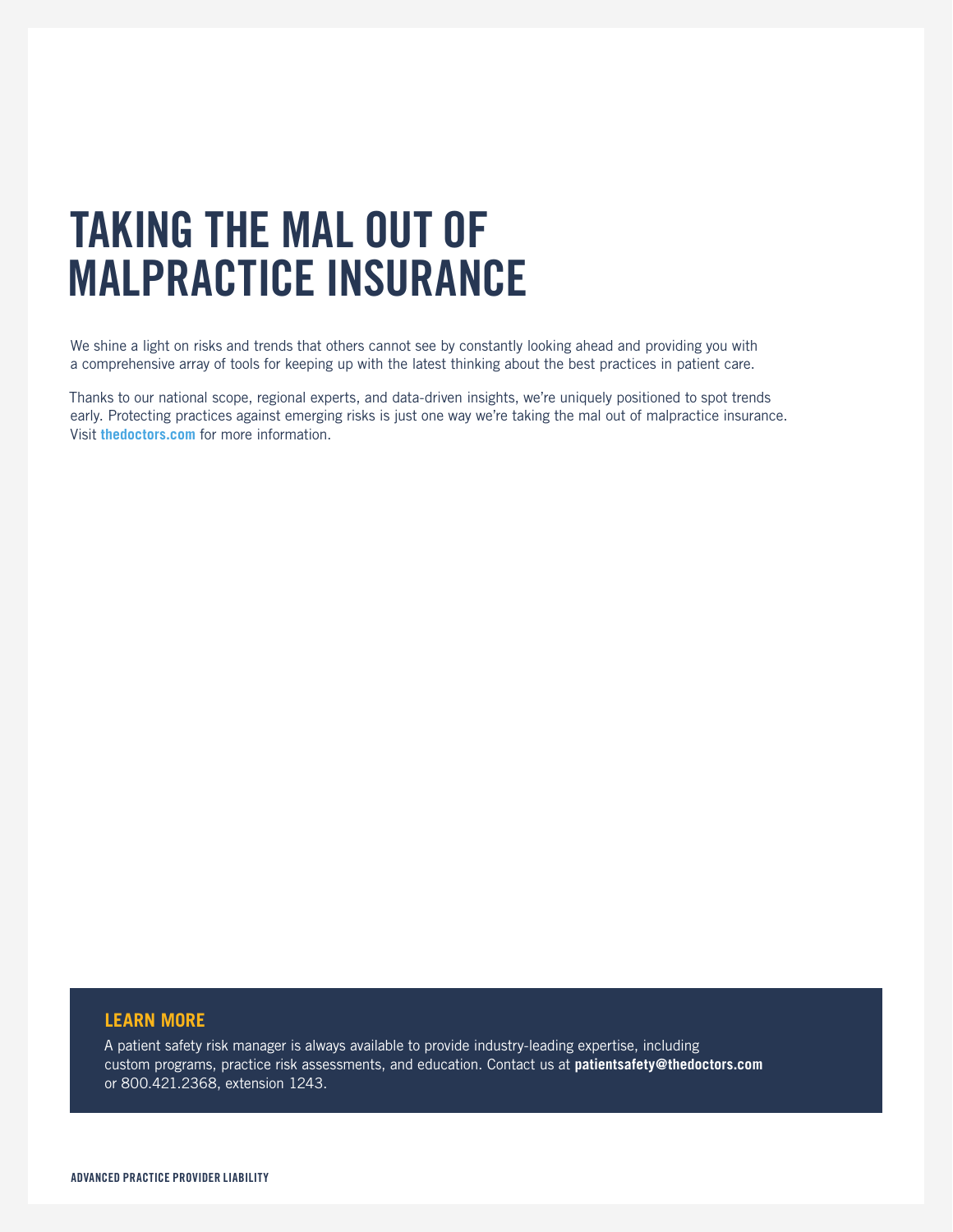# **TABLE OF CONTENTS**

| $\mathbf{3}$ |
|--------------|
|              |
|              |
|              |
|              |
|              |
|              |
|              |
|              |
|              |
|              |
|              |
|              |

The guidelines suggested here are not rules, do not constitute legal advice, and do not ensure a successful outcome. The ultimate decision regarding the appropriateness of any treatment must be made by each healthcare provider considering the circumstances of the individual situation and in accordance with the laws of the jurisdiction in which the care is rendered.

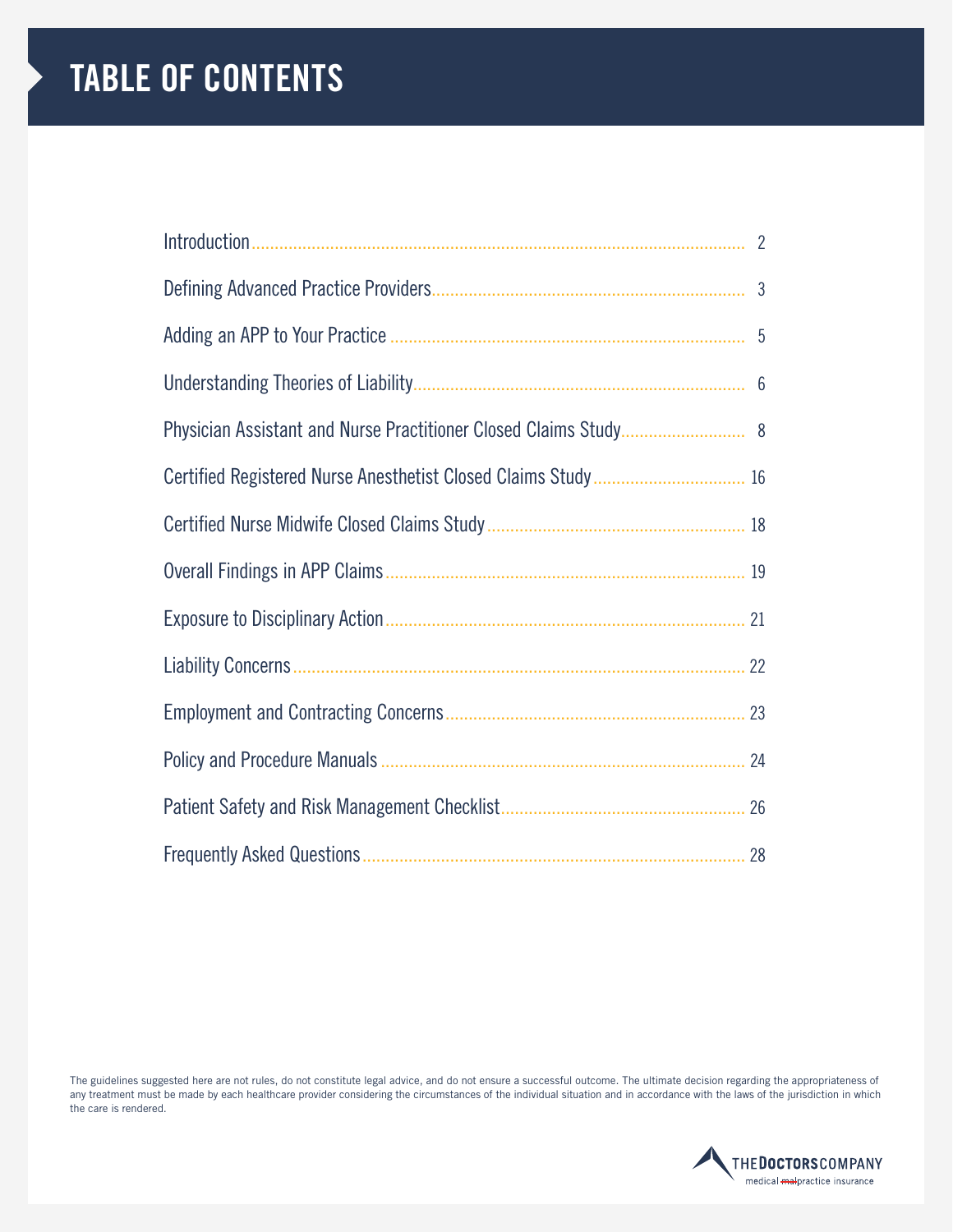# **INTRODUCTION**

Since the advent of managed care, the number of advanced practice providers (APPs) has grown rapidly. This group of healthcare professionals—also described as "physician extenders," "mid-level practitioners," and "allied health providers"—can be found in a wide variety of specialty areas and in clinical settings that include hospitals, outpatient clinics, and rural community centers. This group comprises many types of clinicians, such as nurse midwives, nurse practitioners, physician assistants, and nurse anesthetists. Currently, the two most prevalent APP categories are nurse practitioners and physician assistants.

The American Academy of Physician Assistants (AAPA) estimates that more than 123,000 physician assistants practice in every medical setting in all 50 states and the District of Columbia. The American Academy of Nurse Practitioners (AANP) estimates that more than 234,000 nurse practitioners are licensed in the United States.

Today, APPs are important members of the healthcare team. APPs can obtain and record health histories, perform physical assessments, order diagnostic tests, and prescribe medications for patients—activities that have resulted in time savings and cost savings for physicians.

As the number of practicing APPs increases, so does the potential for liability exposure. This guide is an essential reference for practitioners who employ or supervise advanced practice providers.

### **NUMBER OF ADVANCED PRACTICE PROVIDERS IN THE UNITED STATES**

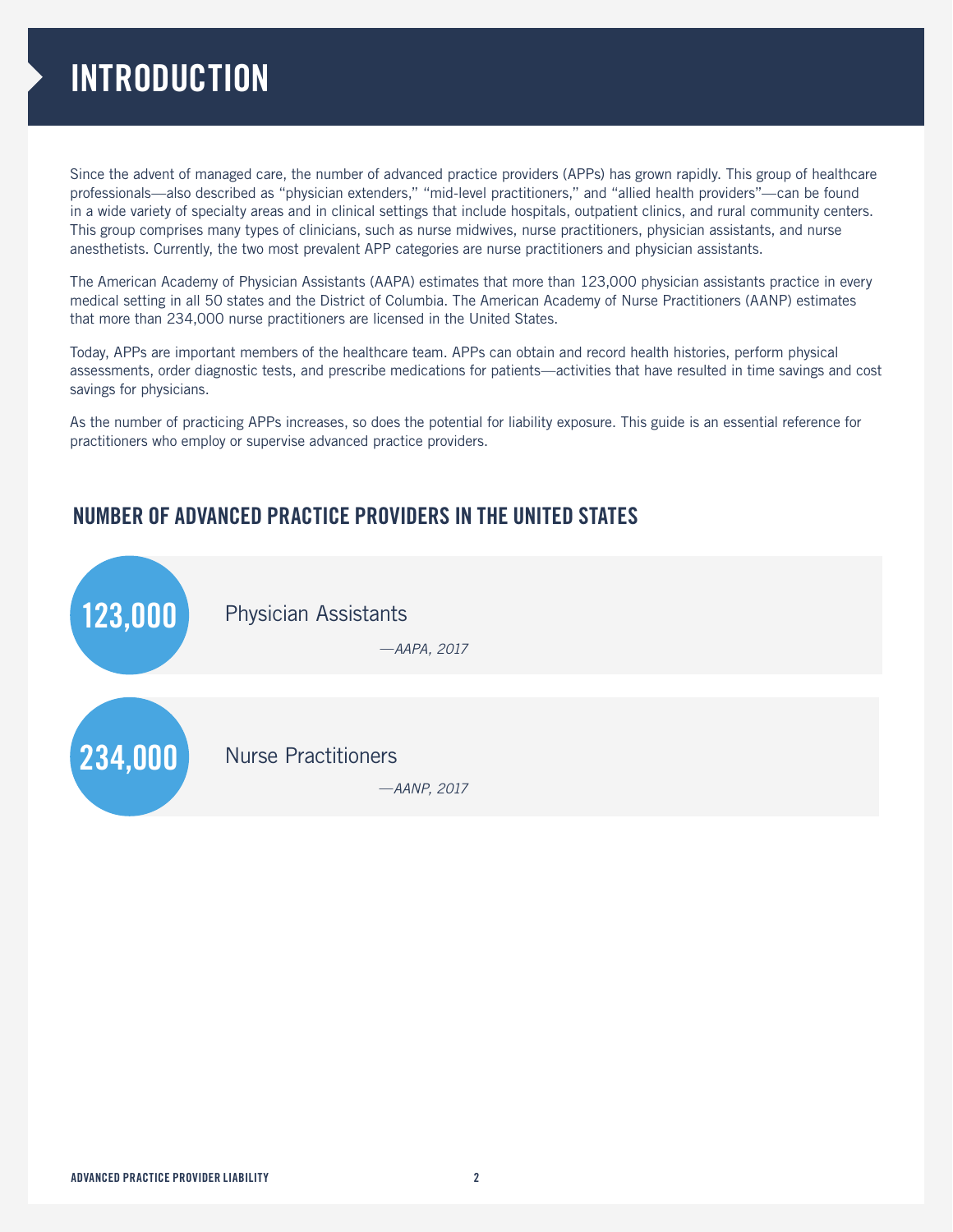The APP group includes many types of providers.

### **Physician Assistant**

A physician assistant (PA) is a licensed professional trained to provide patient evaluation, education, and healthcare services as part of a physician-PA team. PAs must complete a training program accredited by the Accreditation Review Commission on Education for the Physician Assistant (ARC-PA). Graduates of an ARC-PA–accredited program may be certified by the National Commission on Certification of Physician Assistants and use the title PA-C to indicate current certification. PAs must be licensed by the state in which they practice, and many states also require that PAs complete training specific to the medical specialty in their area of practice. PAs can usually prescribe medications according to state formulary guidelines. Additionally, many states require PAs to complete an advanced pharmacology course and/or specific training for prescribing controlled substances. When selecting an appropriate PA candidate, a physician should match the PA's training with the medical specialty in which the PA will practice. The supervising physician must also adhere to the state's maximum PA-tophysician ratio and supervisory requirements.

### **Advanced Practice Registered Nurse**

An advanced practice registered nurse (APRN) is a registered nurse who has completed advanced nursing education and certification to practice as one of the following providers:

#### **Nurse Practitioner**

A nurse practitioner (NP) is a registered nurse with a master of science or doctor of nursing practice degree who has obtained training and certification in the area of specialty. NPs generally work in primary care, specializing in family, geriatric, pediatric, or women's health. The scope of practice is defined by a state's board of nursing. Unlike the PA, who must practice under a supervising physician, states may allow independent NP practice, require direct oversight, or require collaboration with a physician. In states that allow full practice authority (23 states and the District of Columbia), NPs may practice in an unrestricted manner, but their scope of practice is circumscribed by the state's advanced nurse practice act. An additional 15 states allow NPs to practice under a collaborative agreement with a physician. In these instances, the physician must comply with the state law requirements and the requirements of the collaborative agreement. The remaining 12 states require supervision, delegation, or team management of the NP.<sup>1</sup> While an NP may be allowed by state law to prescribe medications, most states require advanced pharmacology courses to meet established regulations. Check the state board of nursing for required NP licensing and elements of practice.

### **Certified Nurse Midwife**

A certified nurse midwife (CNM) is a registered nurse who has obtained specialized training in midwifery through a master's or doctoral degree program, is certified by the American Midwifery Certification Board, and is licensed by the state in which he or she practices. A CNM manages women's health throughout the patient's lifespan, including family planning, annual exams, pregnancy, birth, and postpartum care for uncomplicated obstetrical patients. The scope of practice for a CNM is defined by a state's board of nursing and may include independent authority or require supervision or collaboration with a physician.

**Physician Assistant** can usually prescribe medications according to state formulary guidelines.

**Nurse Practitioner** most states require advanced pharmacology courses to meet established regulations.

**Certified Nurse Midwife** the scope of practice for a CNM is defined by a state's board of nursing.

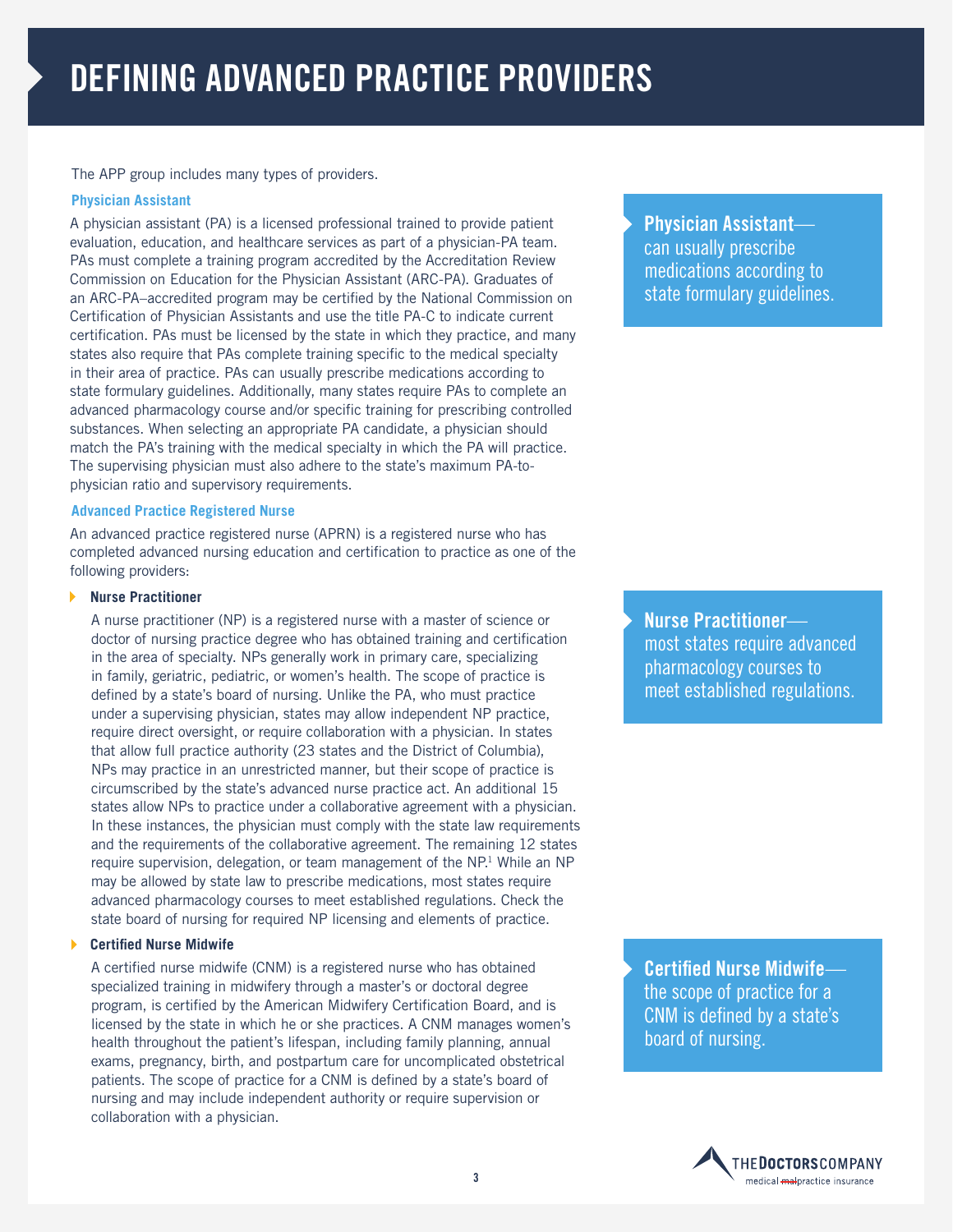#### **Certified Registered Nurse Anesthetist**

A certified registered nurse anesthetist (CRNA) is a registered nurse with a master of science or doctoral degree from an accredited nurse anesthesia program. The CRNA must hold certification from the National Board of Certification and Recertification for Nurse Anesthetists (NBCRNA), the Continued Professional Certification (CPC) Program, and nursing licensure from the state of practice. While some states continue to require supervision of CRNAs by a qualified licensed physician, others have opted out of the federal supervision requirement. Check federal guidelines and your state board of nursing for supervision requirements in your state of practice. State licensing regulations often define the ratio of CRNAs to supervising physician and the underwriting guidelines of most professional liability insurers.

### **Clinical Nurse Specialist**

A clinical nurse specialist (CNS) is a registered nurse with a master of science or doctor of nursing practice degree and national certification in a specialized area of nursing involving care for certain patient populations (e.g., pediatrics), specific settings (e.g., critical care), types of diseases (e.g., diabetes), particular clinical specialties (e.g., oncology), types of care (e.g., rehabilitation), or types of problems (e.g., pain). A CNS is often found in a hospital setting providing direct patient care, performing patient or staff education, and overseeing clinical protocols but may also be a part of a primary or specialty care physician practice. The scope of practice for a CNS is defined by a state's board of nursing and may include independent authority or require supervision or collaboration with a physician. They have independent practice authority in 28 states and may prescribe independently in 19 states. Thirteen states require collaborative agreements with a physician, and 19 states require an agreement with a physician in order to prescribe medications and durable medical equipment.2

### **Anesthesiologist Assistant**

An anesthesiologist assistant (AA) is a graduate of an accredited program who works under the direction of a licensed anesthesiologist to assist in the implementation of anesthesia care plans. An AA may not practice outside of the field of anesthesia or apart from the medical direction and supervision of an anesthesiologist. AAs may obtain national certification and use the title certified anesthesiologist assistant (CAA).

**Certified Registered Nurse Anesthetist**—check federal guidelines and your state board of nursing for supervision requirements.

**Clinical Nurse Specialist** the scope of practice for a CNS is defined by a state's board of nursing.

**Anesthesiologist Assistant**—an AA may not practice outside of the field of anesthesia.

#### **References**

- 1. West JC. Case law update: advanced practice clinicians. *J Healthcare Risk Manage*. 2016;36(2):51.
- 2. Scope of Practice. National Association of Clinical Nurse Specialists website. **http://nacns.org/advocacy-policy/policies-affecting-cnss/scope-of-practice/**.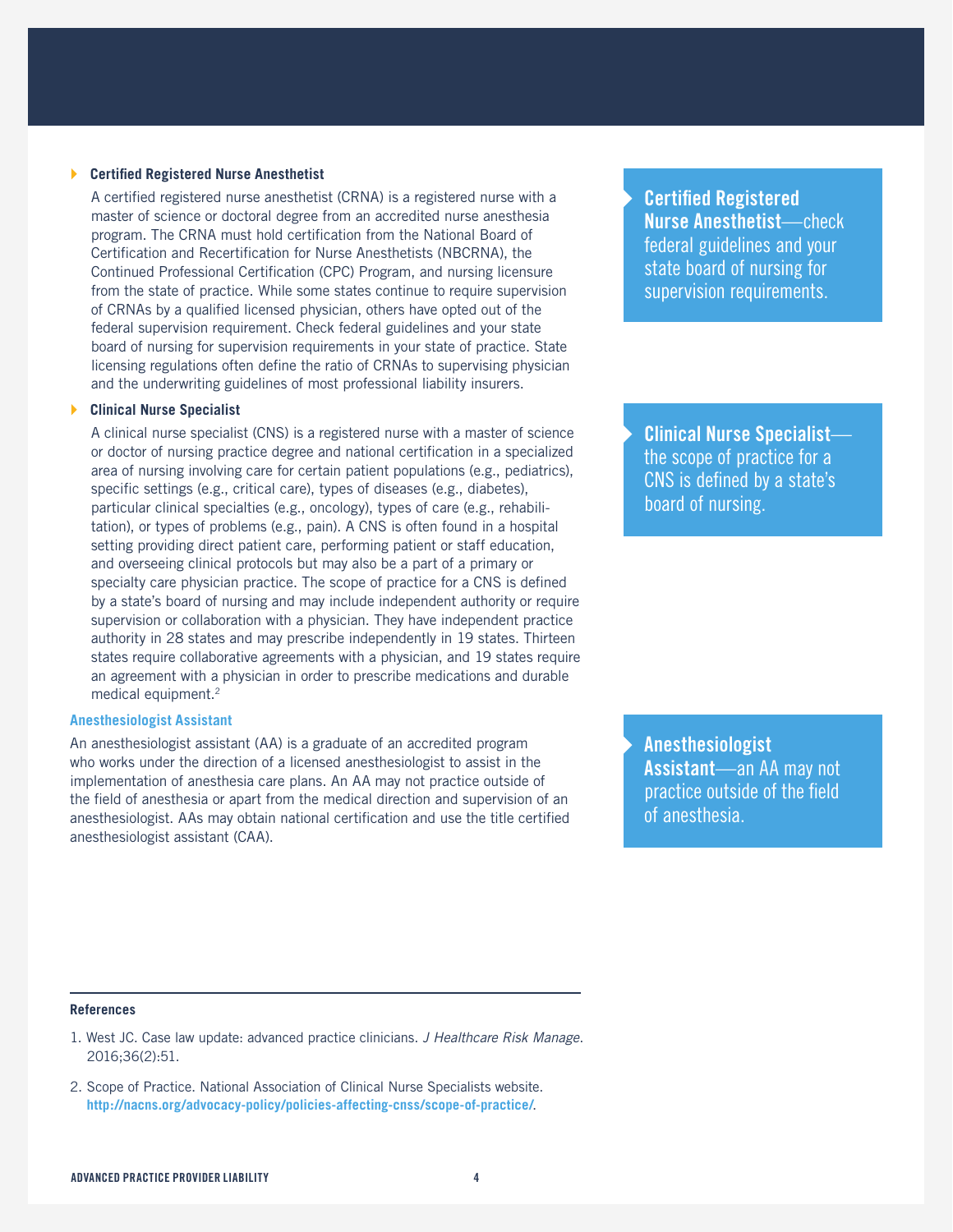# **ADDING AN APP TO YOUR PRACTICE**

Like any other business decision, hiring an APP requires planning. Consider the volume of your practice, patient demographics, patient expectations and acceptance, and the managed care/payer reimbursement system (which may be less for APP services).

APPs are often hired to facilitate communication between the practice and the patient. APPs generally provide greater detail on follow-up care and specific care instructions and can answer patients' questions under less rigid time constraints than a physician.

Increasingly, group practices offer patients the option of seeing an APP immediately versus waiting for an appointment with a physician. Numerous studies indicate that the majority of primary care office visits can be (and increasingly are) adequately handled by APPs. Although the majority of APPs are employed in group practices, increasingly, more solo and small practices are hiring APPs.

*The benefits of including an APP on a treatment team include:* 

- Faster patient access to healthcare.
- Increased physician time to focus on more difficult medical cases.
- Improved patient education.
- More thorough medical record documentation.
- Broader cross-coverage and after-hours on-call coverage.
- Enhanced patient satisfaction.
- **Lower operating overhead and other economic benefits.**

### **FAQs**



### **How many APPs is a physician allowed to supervise?**

The ratio of APPs to supervising physician varies. While the American Medical Association does not state a specific ratio, it recommends that the appropriate ratio of physician to APPs should be determined by physicians at the practice level, consistent with good medical practice and state law where relevant. In some states, the ratio is specified and may be based on whether the APPs are furnishing or prescribing medications. It is also important to maintain a ratio consistent with any terms specified in your professional liability policy language.

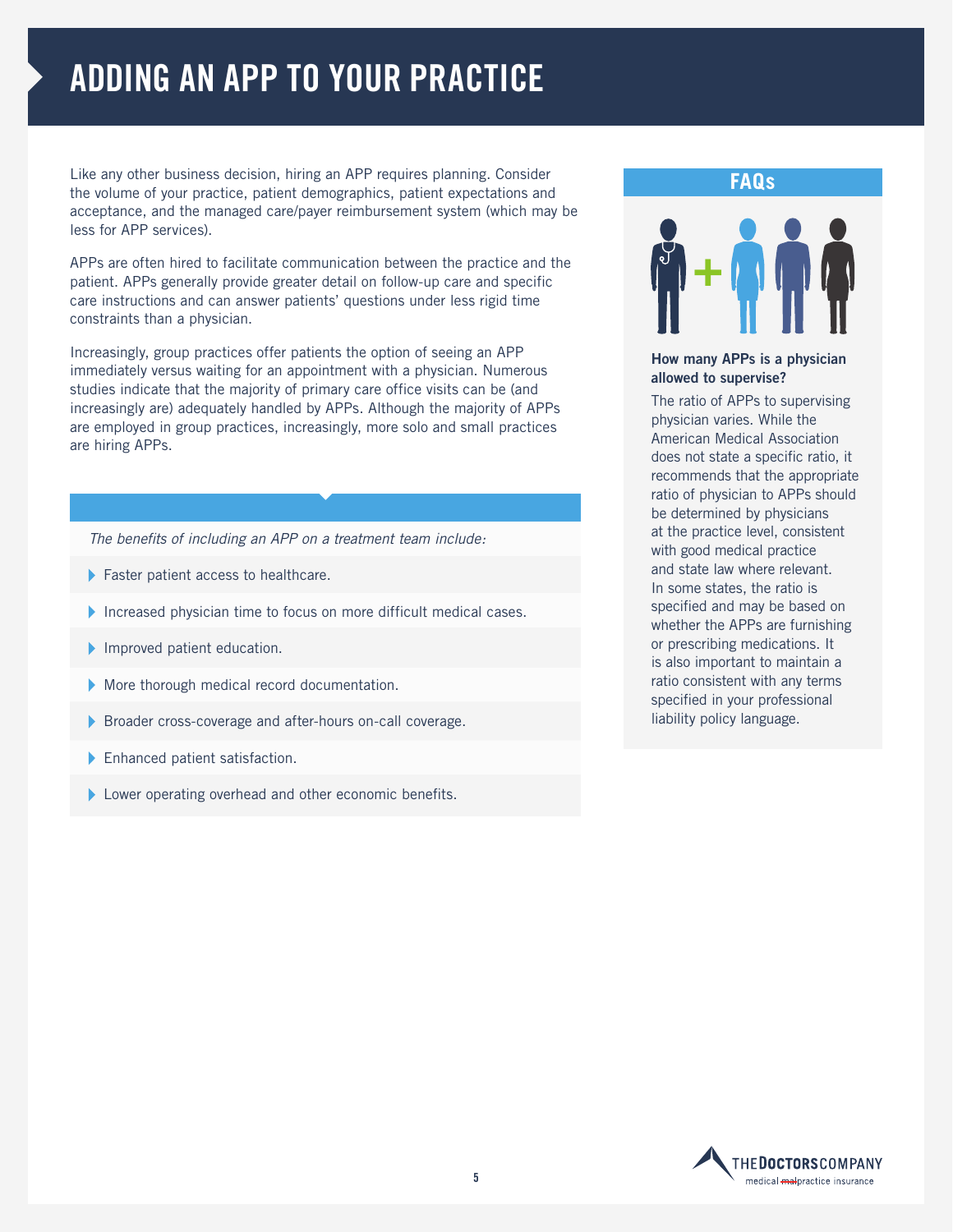Physicians and APPs should be aware of the theories of liability. It is essential that APPs provide care and treatment only within their scope of practice and that they consult with supervising physicians on complex cases.

### **Direct Liability for Negligence**

A physician or an APP can be held directly liable for his or her own acts or omissions. This situation can occur when an individual renders care that deviates from the acceptable standard of care and causes harm or injury to a patient. This concept is based on the theory of negligence, the most common theory of liability in a medical malpractice action.

*The four elements of a negligence cause of action include:* 

- **1 Duty** (the physician's or APP's legal duty of care to the patient).
- **2 Breach in the standard of care** (failing to act as a reasonably competent physician or APP would act in the same or similar circumstances).
- **3 Causation** (the physician's or APP's actions or failure to act caused the patient's injuries).
- **4 Harm** (the patient suffered harm or damages).

### **Vicarious Liability for Negligence**

Vicarious liability is a legal theory that holds one person liable for the negligent acts, omissions, or torts (wrongful acts or infringement of a right) of another person because of some relationship between them. It is often used to hold a physician liable for the acts of an APP.

*Respondeat superior*, the common law doctrine meaning "let the master answer," is one type of vicarious liability. Under this doctrine, a physician can be held liable for his or her employees' negligent acts or omissions that happen during the course of employment. This theory is often used to hold physicians liable for the acts or omissions of an APP. This situation can occur even when the physician did not personally treat the patient. Liability could arise because the physician employs the APP or because it is the physician's responsibility to supervise or oversee the APP.

An example is when patient harm results from an APP's missing a diagnosis. Although the APP may be the direct caregiver and the person responsible for the error, his or her employer—the supervising or overseeing physician—can be held vicariously liable. The intent is to ensure that the injured party has a right to full recovery from the entity or provider directing the employee's actions.

Agency theory may also be used to hold the physician vicariously liable for the negligent acts or omissions of the APP, even when an APP is classified as an independent contractor. If it appears to the public that an agency relationship exists between the two individuals, it might be reasonable to assume that the APP is acting as an agent of the physician. In most states, APPs are required to have some level of physician oversight—which means that it would be difficult for a physician to avoid vicarious liability simply by classifying an APP as an independent contractor.

### **Direct Liability for Negligent Supervision**

An allegation of negligent supervision can arise when a physician allows an APP to function beyond the scope of license or when an APP does not receive adequate supervision or oversight for services rendered to patients. However, the definition of what constitutes appropriate collaboration or supervision of an APP can vary greatly from state to state. PAs are regulated by the state medical board, and NPs are regulated by the state nursing board. It is imperative for physicians and APPs to be thoroughly familiar with and remain current on the prevailing state laws and regulations.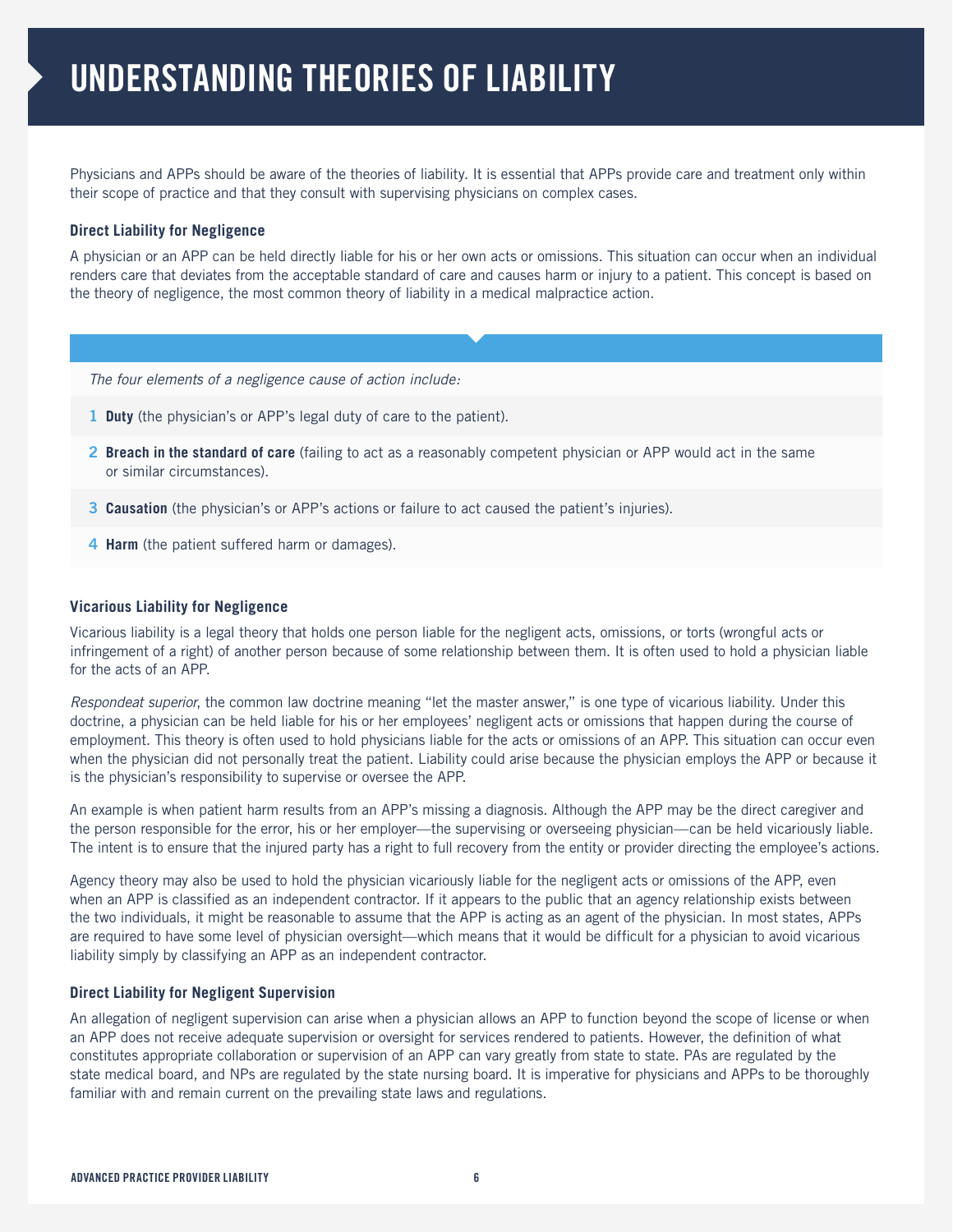For example, in California, with a proper written delegation of services agreement, the physician can demonstrate the appropriate supervision of a PA by: (1) examining the patient the same day he or she is treated by the PA, (2) reviewing and countersigning every medical record within 30 days, or (3) adopting written protocols to specifically guide the PA's actions. Then, within 30 days, the physician must review, sign, and date at least 5 percent of the records for patients treated by the PA. As a risk management and patient safety measure, the records selected for review should be cases that represent the most significant risk for patients.

Considerations for physicians and APPs when determining the roles and responsibilities of APPs in the practice include: the number of APPs a physician can legally supervise or oversee, criteria for medical record review and documentation, requirements for obtaining and maintaining prescriptive privileges, criteria for consulting with a supervising or overseeing physician, requirements for written delegation of services or collaboration agreements, and requirements for written treatment protocols between a physician and an APP.

#### **Direct Liability for Negligent Hiring and Credentialing**

Physicians are responsible for ensuring that their staff members are qualified and properly licensed. It is imperative to prescreen an APP's background and references thoroughly and to verify the APP's licensure status directly with the licensing authority. Further recommendations to consider when hiring and credentialing an APP can be found in the "Employment and Contracting Concerns" chapter.

### **CASE EXAMPLE**

#### **Vicarious Liability for Negligence and Direct Liability for Negligent Supervision:**



A 53-year-old female underwent a laparoscopic cholecystectomy that was performed by the general surgeon without incident. The surgeon saw the patient three days post-op, noting that she was doing well and had no complaints other than the expected incisional pain.

The patient was next seen at five days post-op by the surgeon's PA. The PA noted an obvious infection at the umbilical surgical wound. He obtained a culture that later proved to be *Klebsiella* and started the patient on Levaquin.

The patient returned four days later and was reevaluated by the surgeon, who noted that the wound still looked infected and that drainage was present. The surgeon felt that the patient had cellulitis. He continued the antibiotic and advised her to return if needed.

A week later, the patient returned and was seen by the PA. She complained of recent onset of nausea, vomiting, and diarrhea and had a temperature of 103 degrees. Although the PA noted that the wound still appeared infected, he diagnosed the patient as having a superficial wound infection and gastroenteritis because her abdomen was not tender and he felt no masses. The PA told the patient to continue the Levaquin and prescribed Phenergan for the nausea and vomiting.

Three days later, the patient was admitted through the ER with sudden, severe abdominal pain. She underwent exploratory surgery and was diagnosed with an intrahepatic abscess. The patient developed disseminated intravascular coagulation, continued to deteriorate, and expired several days later.

A suit was filed against the surgeon, the PA, and the surgeon's medical practice. The primary issue of negligence was the failure to diagnose and treat the intrahepatic abscess. Defense experts could not support the PA's failure to properly assess the patient when she presented with obvious clinical signs of infection. The PA was criticized for failing to consult with the surgeon. The surgeon, who signed off on the PA's medical management of the patient, was held vicariously liable for the acts of the PA and directly negligent for inadequately supervising the PA.

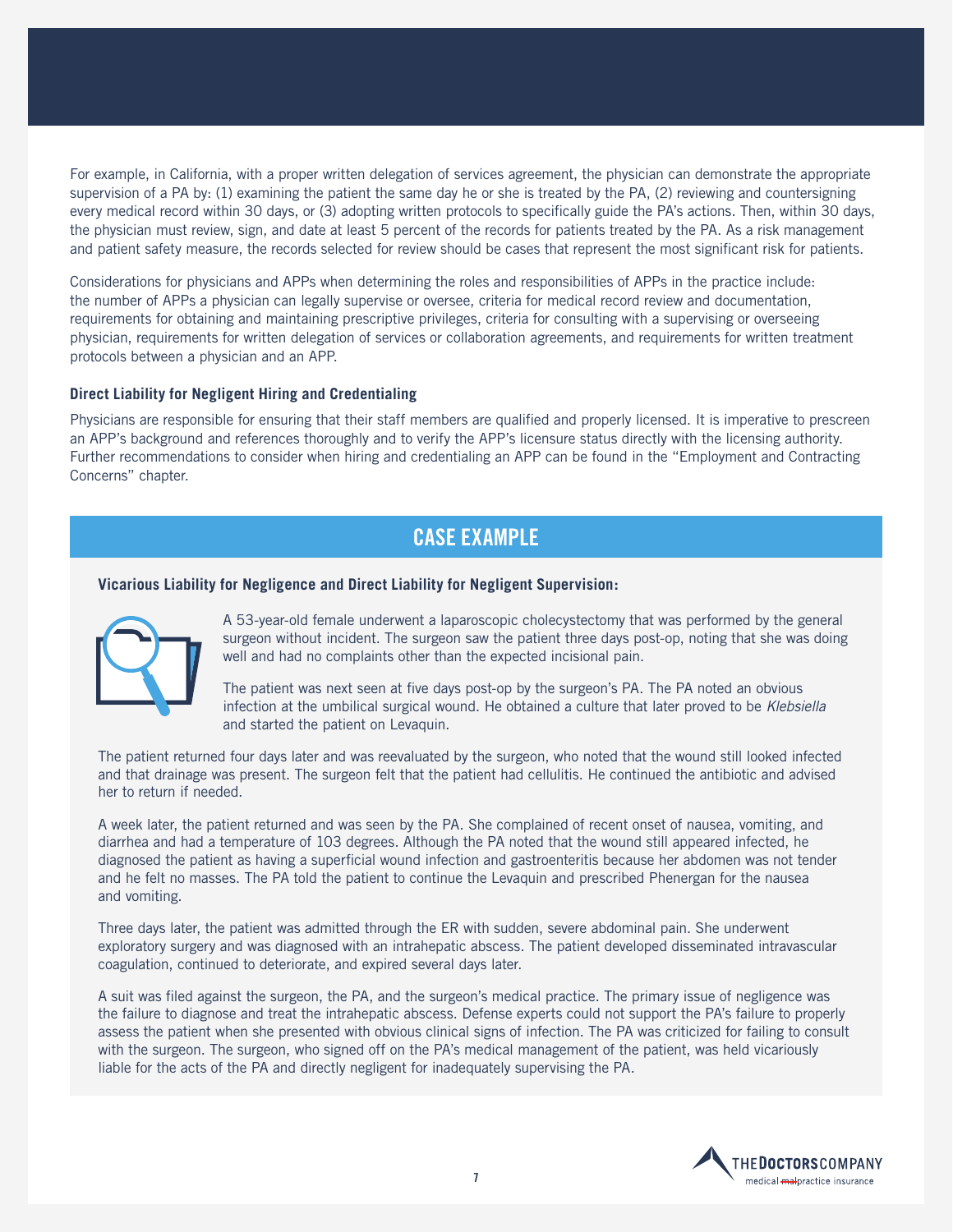# **PHYSICIAN ASSISTANT AND NURSE PRACTITIONER CLOSED CLAIMS STUDY**

The Doctors Company analyzed 649 claims\* against PAs and NPs that closed between 2012 and 2017.† Of these claims, approximately 60 percent were against PAs and 40 percent were against NPs.

The study examined whether the PA or NP was primarily responsible for the outcome of care that prompted the claim. Regardless of the outcome, we included all cases that closed within the time frame of the analysis. This approach provides a better understanding of what motivates patients to pursue claims and a broader overview of the system failures and processes that resulted in patient harm.





*This study, reinforced by expert insights, focuses on the following areas:* 

- Most common patient allegations.
- $\blacktriangleright$  Injury severity.
- Factors contributing to patient injury.

Our approach to studying APP malpractice claims began by reviewing plaintiffs'/patients' allegations, giving us insights into the perspectives and motivations for filing claims and lawsuits.

We reviewed patients' injuries to understand the full scope of harm. Physician experts for both the plaintiffs/patients and the defendants/providers reviewed claims and conducted medical record reviews. Clinical analysts drew from these sources to gain an accurate and unbiased understanding of events that lead to actual patient injuries.

To prevent injuries, it is essential to understand the factors that contribute to patient harm. The study identified these factors, and physician reviewers evaluated each claim to determine whether the standard of care was met. Contributing factor categories included clinical judgment, technical skill, patient behaviors, communication, clinical systems, clinical environments, and documentation.

Our team studied all aspects of the claims and, using benchmarked data, identified risk mitigation strategies that physicians and APPs can use to decrease the risks of injury, thereby improving the quality of care.

<sup>\*</sup> A written demand for payment.

<sup>†</sup> Other advanced practice providers, such as CRNAs and CNMs, were not included in the study.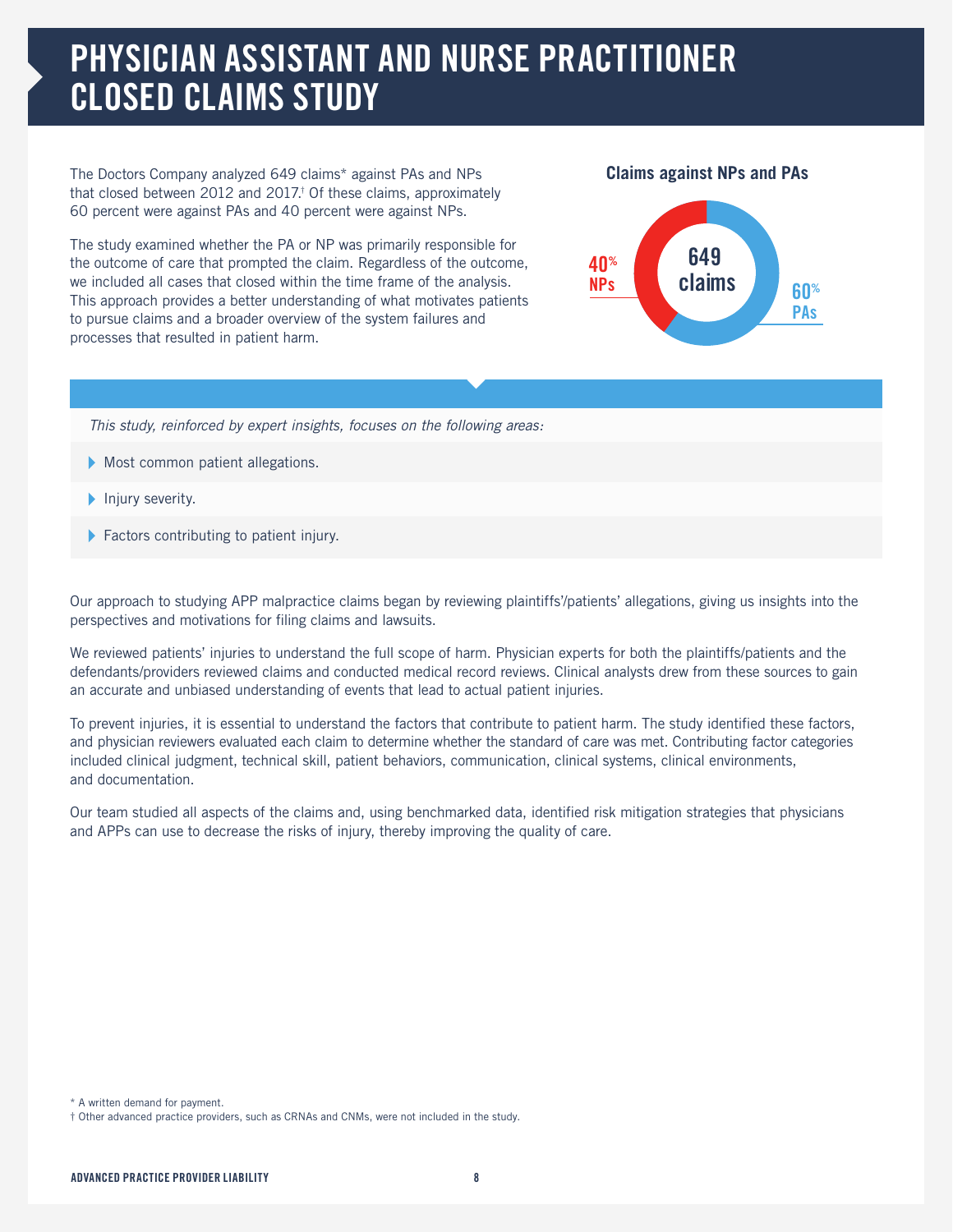The distribution of medical malpractice claims, by provider type and medical specialty, is shown in **FIGURES 1** and **2**. The "responsible service" is the clinical service of the provider who was responsible for the patient's care at the time of the event.



**Source:** The Doctors Company Closed Claims 2012–2017



**Source:** The Doctors Company Closed Claims 2012–2017

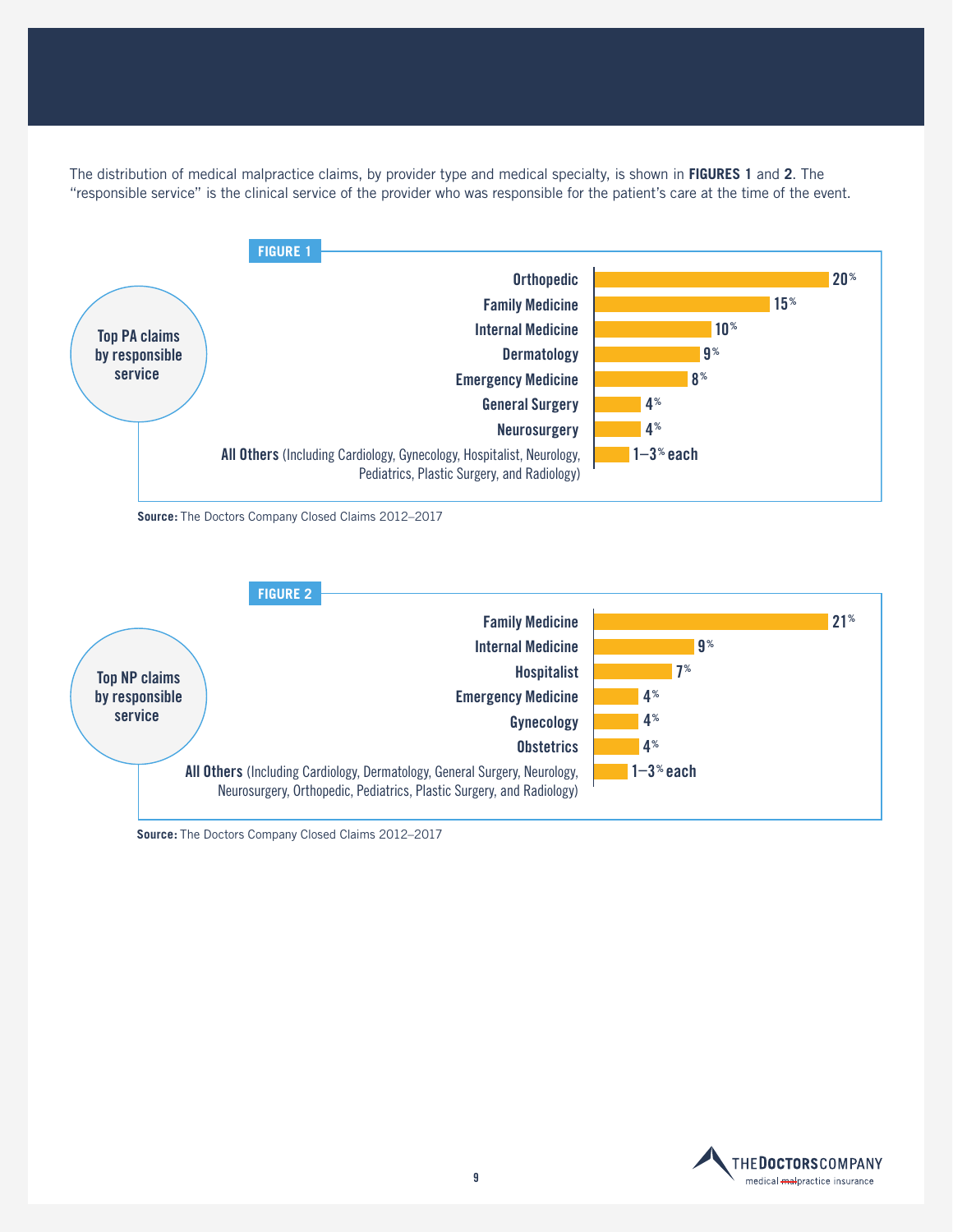# **PHYSICIAN ASSISTANT AND NURSE PRACTITIONER CLOSED CLAIMS STUDY** (continued)

As shown in **FIGURE 3**, the top allegation for both PAs and NPs was **diagnosis-related (failure, delay, wrong)**. Diagnosis-related (failure, delay, wrong) allegations were made when the patient's condition was incorrectly diagnosed or the diagnosis was delayed to the detriment of the patient's health.

|                                           | <b>FIGURE 3</b>                                       |                 |                |  |
|-------------------------------------------|-------------------------------------------------------|-----------------|----------------|--|
|                                           |                                                       | <b>PA</b>       | <b>NP</b>      |  |
| <b>Most common</b><br>patient allegations | Diagnosis-Related (failure, delay, wrong)             | 37%             | 35%            |  |
|                                           | <b>Improper Management of Treatment</b>               | $9\%$           | 16%            |  |
|                                           | <b>Improper Medication Management</b>                 | $9\%$           | 11%            |  |
|                                           | <b>Improper Performance of Treatment or Procedure</b> | 10 <sup>%</sup> | 8 <sup>%</sup> |  |
|                                           | <b>Improper Management of Surgical Patient</b>        | 11%             | 3%             |  |
|                                           | <b>Improper Performance of Surgery</b>                | $9\%$           | $2^{\circ}$    |  |
|                                           | <b>Wrong Medication</b>                               | 2 <sup>%</sup>  | 2 <sup>%</sup> |  |
|                                           |                                                       |                 |                |  |

**Source:** The Doctors Company Closed Claims 2012–2017

**Improper management of treatment** was alleged when there were complaints about medical treatment. This allegation was related to a patient's belief that something was wrong with the selection or implementation of a treatment.

Allegations of **improper medication management** are related to failure to appropriately monitor high-risk medications (e.g., anticoagulants, narcotics, antibiotics), failure to address medication side effects, failure to identify drug interactions, or mismanagement of dosing. Allegations of **wrong medication** included ordering errors, such as ordering medications that were inappropriate for the patient's condition, prescribing medications that were contraindicated because of another medication the patient was taking, or ordering the wrong dose.

Both **improper performance of treatment or procedure** and **improper performance of surgery** allegations are associated with surgical specialities. These allegations are more common for PAs because they are more likely to work in surgical settings.

**Improper management of the surgical patient** focuses on the steps providers take in managing patients through the surgical procedure process. These events encompass all phases of the surgical process, including preoperative, intraoperative, and postoperative phases. Events occurred in the office, OR, postanesthesia care unit (PACU), or the patient's home.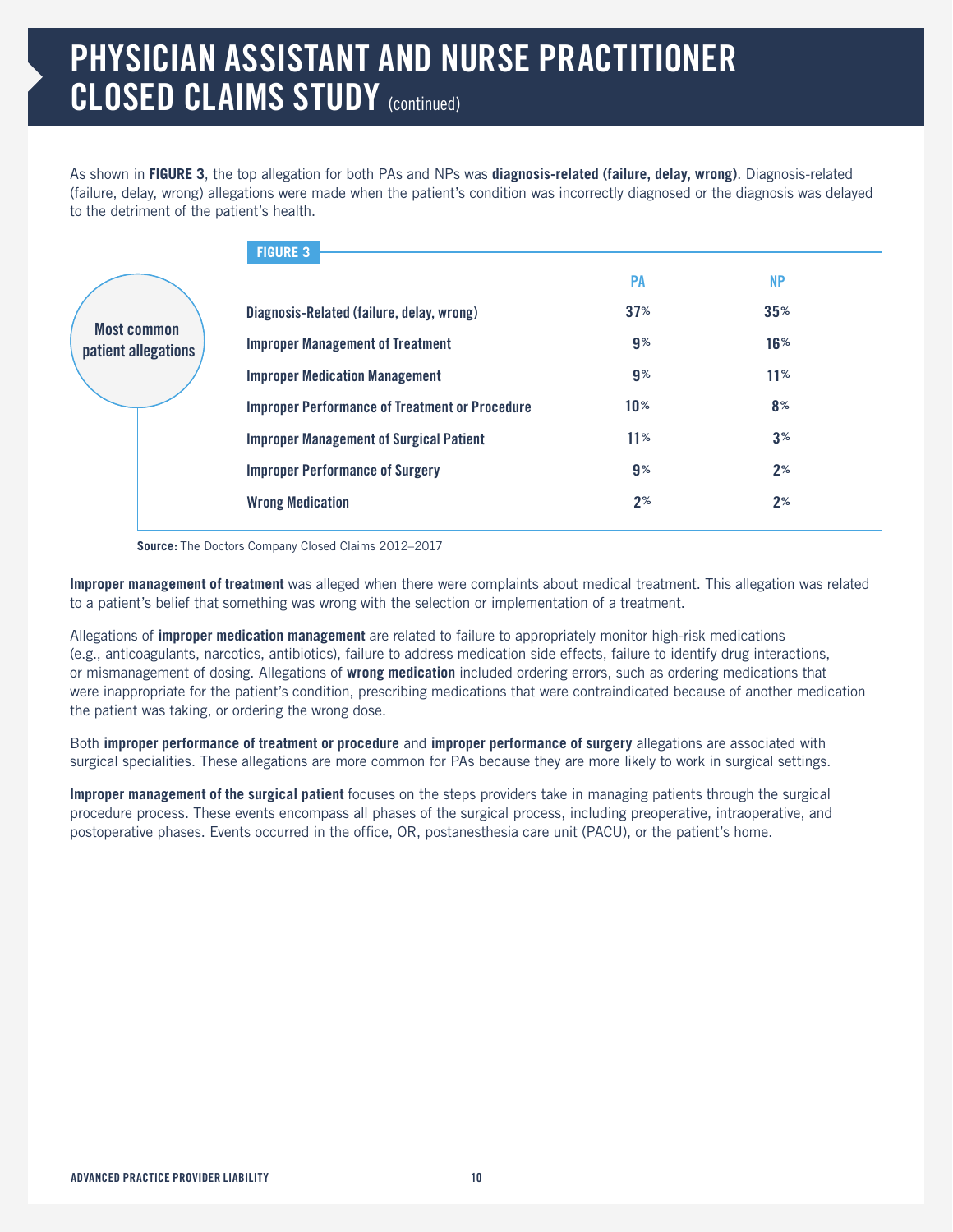### **Patient Injury Severity**

Patient injury severity was identified using the National Association of Insurance Commissioners (NAIC) Injury Severity Scale (see **FIGURE 4**). The scale was rolled into low, medium, and high categories.



As illustrated in **FIGURE 5**, high-severity injuries and medium-severity injuries are reversed for the two types of APPs. Low-severity injuries are similar for each type. The large number of medium-severity injuries for PAs is related to their work in orthopedics, where the majority of claims fall within the medium-severity category.



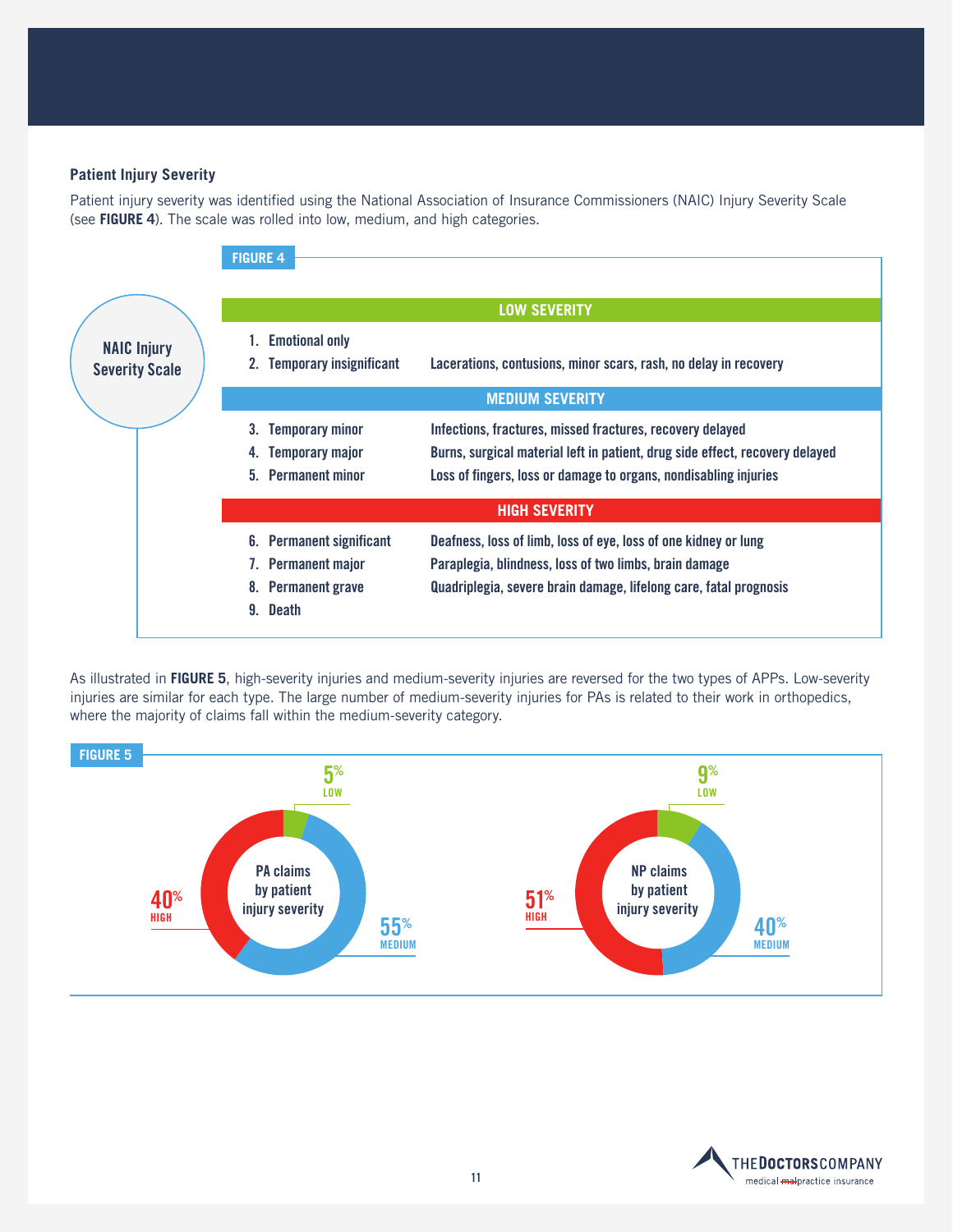# **PHYSICIAN ASSISTANT AND NURSE PRACTITIONER CLOSED CLAIMS STUDY** (continued)

### **Factors Contributing to Patient Injury**

Practicing physicians evaluate our malpractice cases and identify factors that contributed to patient injury. **FIGURES 6** and **7** illustrate the top contributing factors identified by our physician reviewers. Note that because multiple factors often contributed to patient injury, the percentages total more than 100 percent.





**Source:** The Doctors Company Closed Claims 2012–2017

The categories highlighted in red above differ between PAs and NPs by more than 10 percent.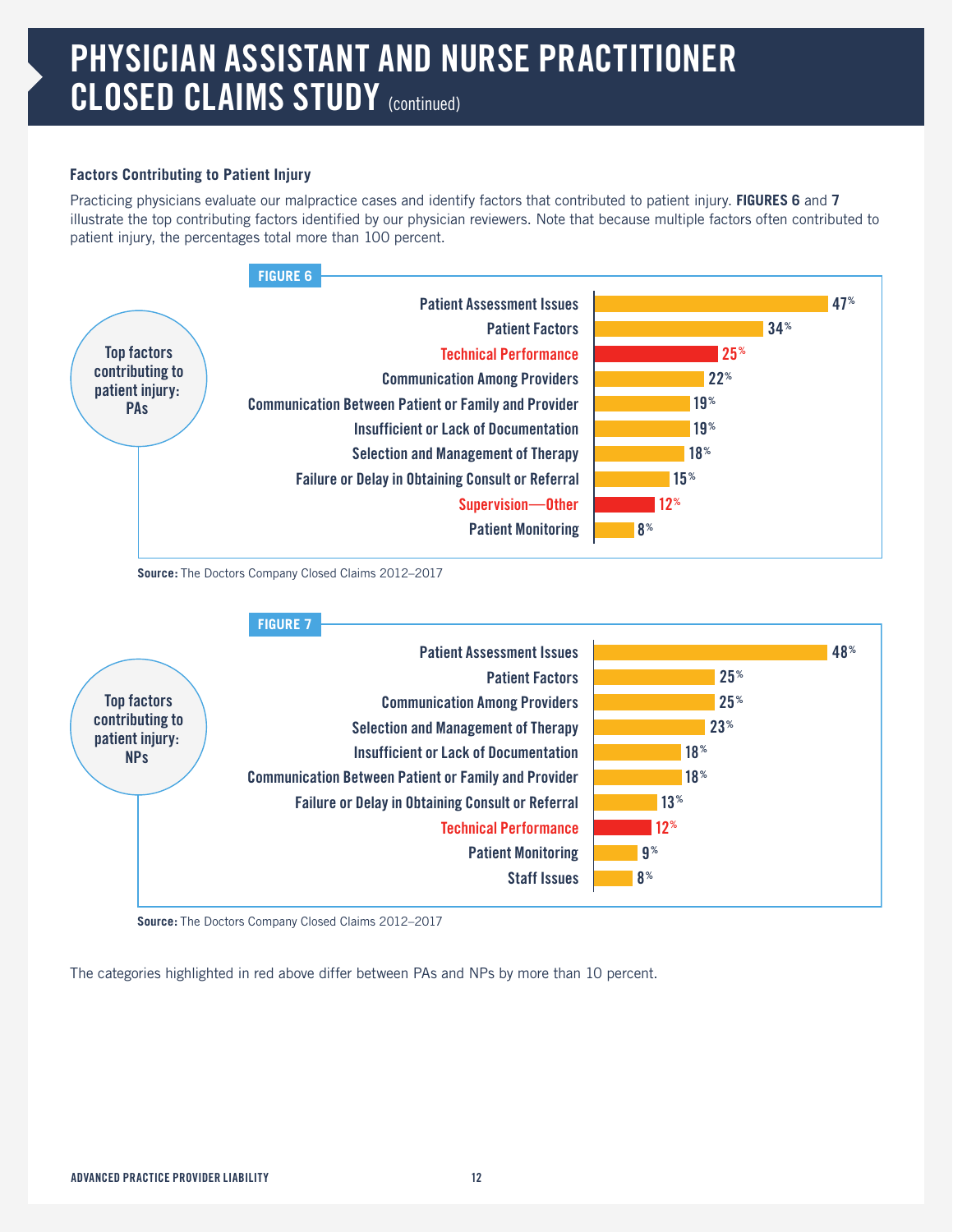Many contributing factors were similar in PA and NP claims:

**Patient assessment issues:** Nearly half of all PA and NP claims involved inadequate assessments. Inadequate assessments are closely related to a failure or delay in diagnosis. An incorrect diagnosis was often due to failure to establish a differential diagnosis or failure or delay in ordering diagnostic tests.



Patient factors: Patient engagement is critical in healthcare outcomes. Patient factors were involved in 34 percent of PA claims and 25 percent of NP claims. Factors included noncompliance with the treatment plan or with a follow-up call or appointment.

**Communication among providers:** Communication among providers was identified in 22 percent of PA claims and 25 percent of NP claims. The APP did not communicate the patient's condition or failed to read the medical record.

**Technical performance:** Technical performance, found in 25 percent of PA claims and 12 percent of NP claims, is a contributing factor closely related to surgical cases. This factor often referred to complications known to the patient as a risk of the procedure and was not considered by the reviewer as substandard care. Incorrect surgical count was also associated with technical performance.

**Selection and management of therapy:** These factors, found in 18 percent of PA claims and 23 percent of NP claims, reflect a provider's decisions regarding the management of a patient's therapy. The therapies were not appropriate based on the patient's diagnosis. Examples included selection of medications and selection and management of treatment modalities.

**Insufficient or lack of documentation:** Physician reviewers identified insufficient or lack of documentation in 19 percent of PA claims and 18 percent of NP claims. Medical record entries by APPs in these cases were criticized for insufficient or lack of clinical findings and clinical rationale. Documentation was also deficient when it lacked entries by physician providers who were known to have provided care.

#### **Observations**

The data show the specialties in which both types of APPs work. A higher percentage of PAs work in surgical specialties, while more NPs work in primary care. The types of injuries that patients suffer while in the care of PAs and NPs reflect the specialties in which they work. NPs have more issues with diagnosis and management of medical treatment, while PAs face more issues related to diagnosis and surgical care.

APPs insured by The Doctors Company make up approximately 4.9 percent of our insured members and represent approximately 4.9 percent of claims filed. A review of the clinical descriptions for these cases indicates the primary risks for APPs are lack of supervision and failure to refer the patient to a physician when the patient returns with the same complaints.

### **CHECKLIST**



- $\Box$  Develop written guidelines and protocols that specify an APP's responsibilities relative to examinations, assessments, diagnoses, treatment, prescriptive privileges, and administrative functions.
- $\Box$  Delineate in written guidelines and protocols how often the physician must see the patient and under what circumstances the physician must personally assess the patient.

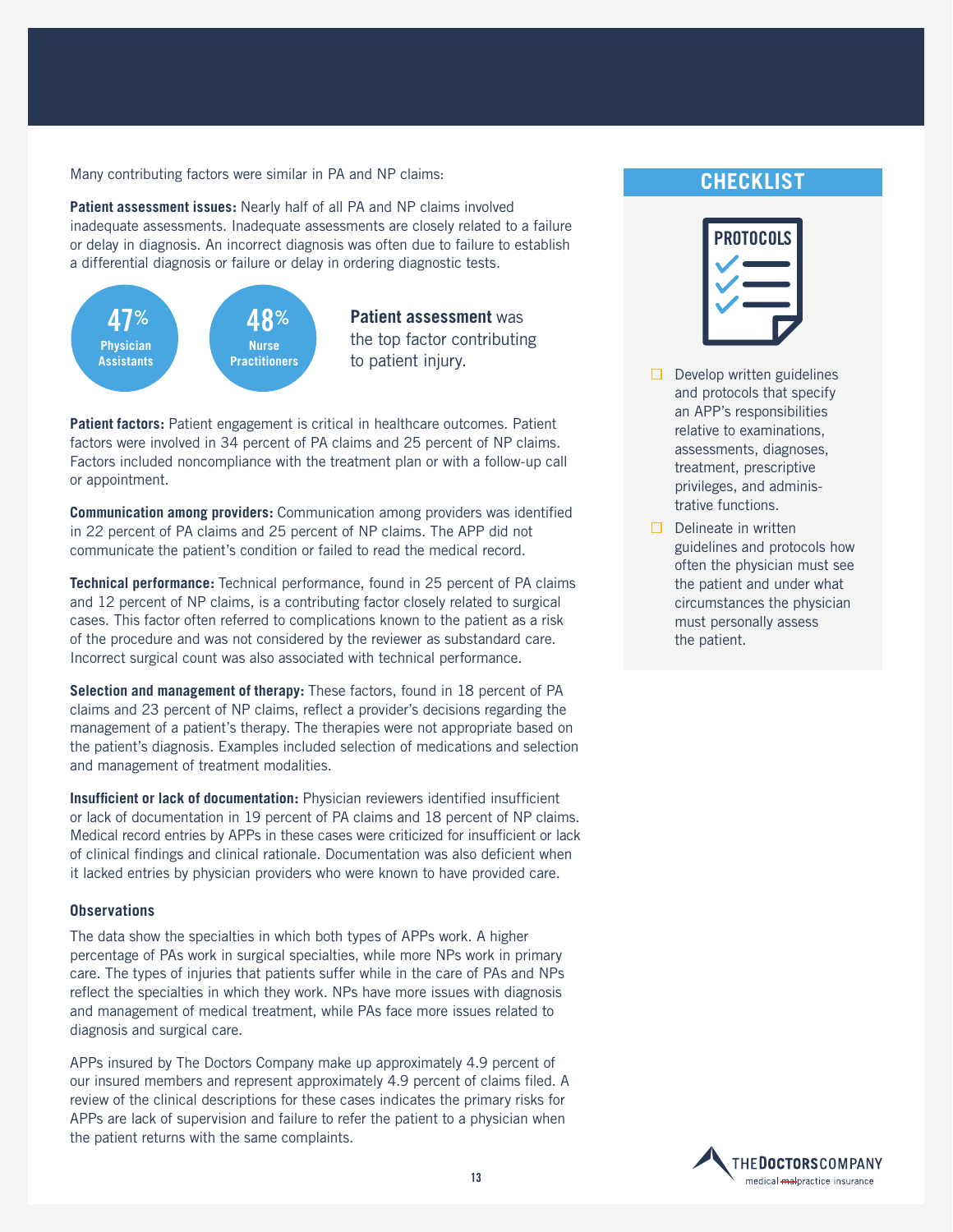# **PHYSICIAN ASSISTANT AND NURSE PRACTITIONER CLOSED CLAIMS STUDY** (continued)

### **CASE EXAMPLE: PA**



A 59-year-old female underwent redo quadruple coronary bypass grafting surgery times four, including a left internal mammary artery graft. Her medical history was significant for the original coronary artery bypass grafting 12 years earlier and well-controlled type II diabetes. Surgery was performed uneventfully by the cardiothoracic surgeon. It is noteworthy that the patient's white blood count (WBC) was 11.8 preoperatively; four days later, her WBC was 13.9 prior to discharge.

When the patient was next seen, the physician noted that she reported feeling well but complained of lightheadedness. The sternal wound was noted to be healing well, and the balance of the exam was unremarkable.

The patient's spouse subsequently testified that his wife complained of neck and shoulder pain during the visit. He called the physician's office two days later and spoke with a PA, who advised him to increase the patient's pain medication.

The patient's spouse also testified that he contacted the physician three days later and was again directed to the PA. He reported a continued complaint of pain. Although the medical record had no documentation of either phone call, the plaintiff produced evidence that the PA had, in fact, called in a prescription for pain medication.

The following day, the patient called and spoke with the PA, indicating that she was experiencing chest pain with movement and deep breathing. She was instructed to report to the ER for evaluation. The ER physician noted that the patient was taking hydrocodone for chest pain. An EKG was unremarkable. Her WBC was 14.8. The patient was prescribed Ultram and discharged with a diagnosis of "chest wall pain." The ER physician testified that he spoke with the physician's PA, but no documentation of that call was found in either the hospital record or the patient's chart.



The following day, the patient again phoned the physician and complained to another PA of neck and shoulder pain. The patient testified that the PA instructed her to continue taking the pain medication prescribed by the ER. Because of continuing severe neck pain and spasm, the patient sought care from a chiropractor, who noted a reddened, swollen area at the incision site and directed the patient to contact the physician.

That evening, the patient called the physician and was directed to a PA. She described her symptoms and was given instructions to continue the pain medications. Although the PA acknowledged the phone call, she had not documented it. The patient's spouse testified that he called the physician five times the following day, demanding that the patient be seen, before being given an appointment. Upon arrival, the patient was evaluated by a PA, who summoned a physician in the group to examine the incision. The physician admitted the patient, but she ultimately experienced diminished sensation below the diaphragm and underwent surgery for a ventral epidural abscess. Unfortunately, the patient was rendered an incomplete C6 quadriplegic.

A suit was filed against the physician, the physician's three PAs, and the physician's medical group practice, alleging that a delay in diagnosis of the sternal wound infection resulted in progression to an epidural abscess and subsequent quadriplegia.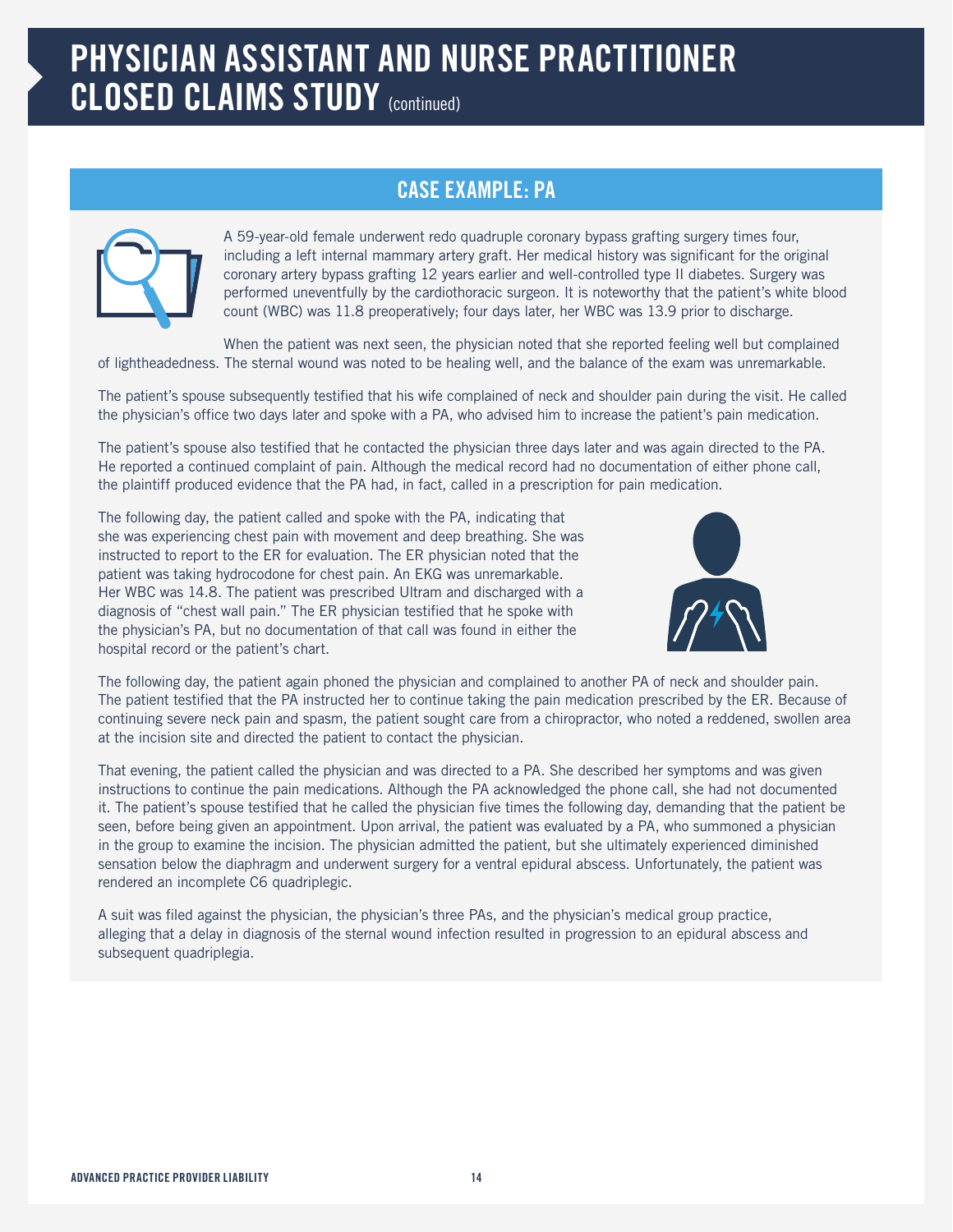### **CASE EXAMPLE: NP**



A 41-year-old male presented to a primary care practice with complaints of fever and abdominal pain for four days with bright red blood clots from the rectum, anorexia, dehydration, nausea, and straining to defecate. The NP noted the abdomen was soft with diffuse tenderness and hypoactive

bowel sounds but no masses. The anus and rectum were examined and were also negative for masses, fissures, or hemorrhoids. Family history was negative for colon cancer. The NP noted recent antibiotic therapy for methicillin-resistant *Staphylococcus aureus* (MRSA).

The NP ordered lab work, wrote prescriptions for Flagyl, Lomotil, and Percocet, and documented "possibly needs colonoscopy if tests yield nothing." Laboratory results revealed an elevated WBC at 12,700 mcL (normal range 4,500–10,500 mcL) and erythrocyte sedimentation rate (ESR) at 43 mm/hr (normal range for males under age 50 is 0–15 mm/hr). His stool tested positive for *Clostridium difficile*.

Four days later, the patient returned with complaints of bloody diarrhea with abdominal pain. A urinalysis revealed a moderate amount of blood. The physical exam of the abdomen was positive for diffuse tenderness, but it was otherwise within normal limits for bowel sounds and no masses or distention. The NP recommended continuing Flagyl and a repeat urinalysis.

One week later, the patient presented with bright red blood from the rectum and a moderate amount of abdominal pain. The abdomen was soft and bowel sounds were within normal limits. The urinalysis was negative, but the NP recommended continued antibiotics.

One month later, the patient presented with complaints of abdominal pain, but the NP noted that the abdomen was soft, and no further treatments or testing was ordered.

Two months later, the patient was seen for bloody diarrhea over three days and abdominal pain. The NP ordered a stool culture and recommended that the patient avoid dairy products and take probiotics.

The patient continued to be seen over the next year with similar complaints.

One year later, the patient was referred for a colonoscopy due to complaints of diarrhea. The colonoscopy revealed a large sigmoid mass positive for stage IIIA cancer.

Defense experts were critical that the patient saw only the NP over a three-year period. No physician evaluated the patient, and the patient was not referred to a gastroenterologist.

### **FAILURE TO REFER THE PATIENT TO A PHYSICIAN**

### **Patient presents to NP**

Complains of rectal bleeding, fever, and abdominal pain.

### **Four days later**

NP continues patient's antibiotics and orders repeat urinalysis.

### **One week later**

Patient's symptoms continue. NP continues antibiotics.

### **One month later**

Patient's symptoms continue, but NP orders no further testing or treatment.

### **Two months later**

Patient's symptoms worsen. NP orders stool culture and recommends dietary changes.

### **One year later**

NP refers patient for colonoscopy.

### **Over three-year period**

Patient saw only the NP. No physician evaluation. No referral to gastroenterologist.

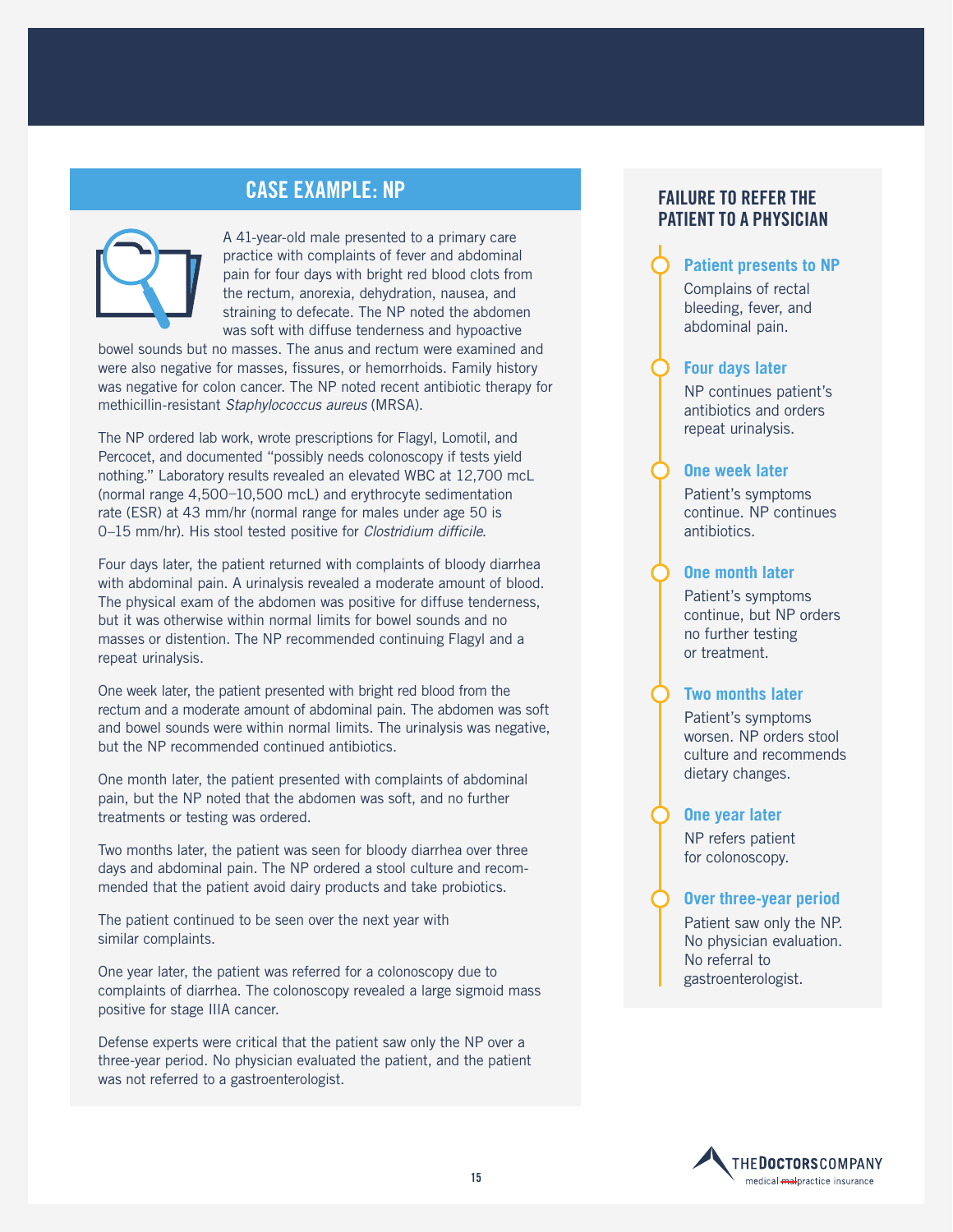# **CERTIFIED REGISTERED NURSE ANESTHETIST CLOSED CLAIMS STUDY**

A study of The Doctors Company claims involving CRNAs from 2012 through 2017 examined allegations and contributing factors. **FIGURES 8** and 9 provide the most common allegations against CRNAs and the top factors contributing to patient injuries.



**Note:** More than one factor may contribute to patient injury so the percentages total more than 100 percent. **Source:** The Doctors Company Closed Claims 2012–2017

The "Overall Findings in APP Claims" chapter includes an analysis of overall findings.

We have included two case examples for APPs that specialize in anesthesiology: one for a CRNA and one for an anesthesiologist assistant.

### **CASE EXAMPLE: CRNA**



A 72-year-old male with a history of rheumatoid arthritis presented for an arthroplasty of the right hip due to severe pain and dysfunction. The preoperative assessment by the CRNA documented the patient as a Mallampati class 2—easy intubation. However, upon induction of anesthesia, the CRNA was unable to visualize the vocal cords and was unsuccessful in intubating the patient after three attempts. Blood was noted in the mouth. The patient developed a laryngospasm, and the procedure was canceled.

The patient was admitted to the hospital for observation due to stridor and subcutaneous emphysema. A CT scan and swallow study revealed a perforation of the hypopharynx, requiring surgical repair and a five-week stay in ICU and the hospital with a feeding tube. The patient has ongoing difficulties with swallowing.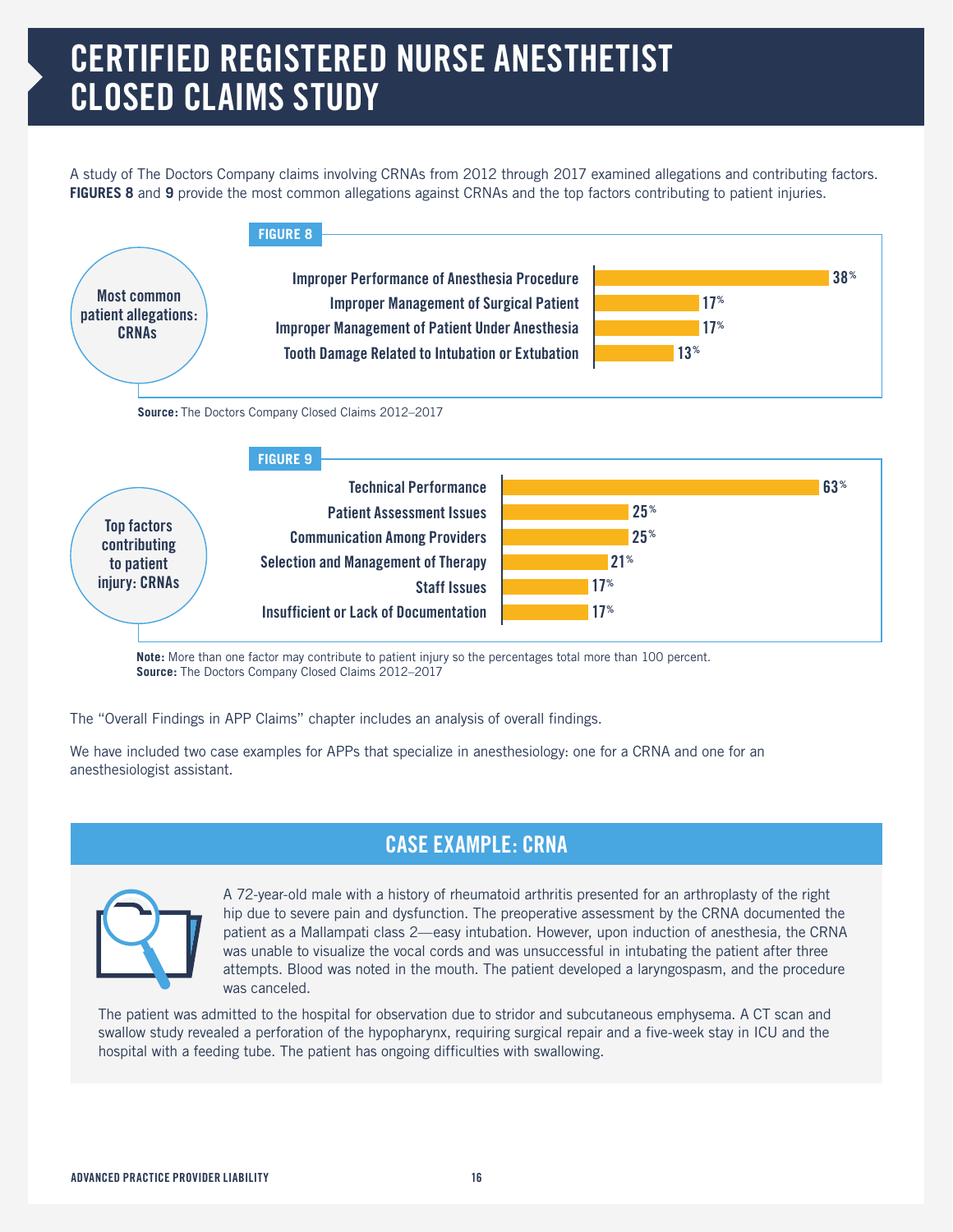The CRNA failed to adequately assess the patient preoperatively to appreciate how the rheumatoid arthritis, stiff neck, and history of difficulty swallowing might affect successful intubation. The inability to view the vocal cords should have alerted the CRNA to the need for a flexible laryngoscope and that blind intubation attempts should have ceased. In addition, there was no evidence of informed consent for anesthesia listing perforation as a risk of intubation.

### **CASE EXAMPLE: AA**



A 55-year-old obese male (BMI 36) was given general endotracheal anesthesia for an open reduction internal fixation of the right humeral shaft with bone grafting. The patient was placed in a lateral position with beanbags supporting his torso and hips. There was initial documentation of arm board restraints and that pressure points were

checked and padded, an axillary roll was positioned under the left chest wall, and the right arm was on a padded arm board. At no time during the six-hour surgery did the AA document any further checks of the patient's position or padding.

At the end of the procedure, it was noted that a portion of the beanbags had moved, allowing the patient's hips to slump forward. In the PACU, the patient complained of severe pain in his left chest wall, and reddened areas were noted in the left axilla, pectoral area, and thigh. The patient had no motor or sensory function in his left upper extremity and was ultimately diagnosed with a brachial plexopathy. He has continued complaints of burning pain and needs assistance with grooming and toileting. The AA and the anesthesiologist were held responsible for the patient's injuries.

### **FAQs**



### **What are the physician's co-signing requirements for documentation by an APP?**

It varies. Each state has regulations that outline which APP type requires co-signature and which type of charts require review and co-signature. In addition, co-signatures may be required for some third-party reimbursement or as part of a standardized procedure. To reduce exposure to liability, a protocol for regular chart review for quality assurance purposes should be established.

At no time during the six-hour surgery did the AA document any further checks of the patient's position or padding.

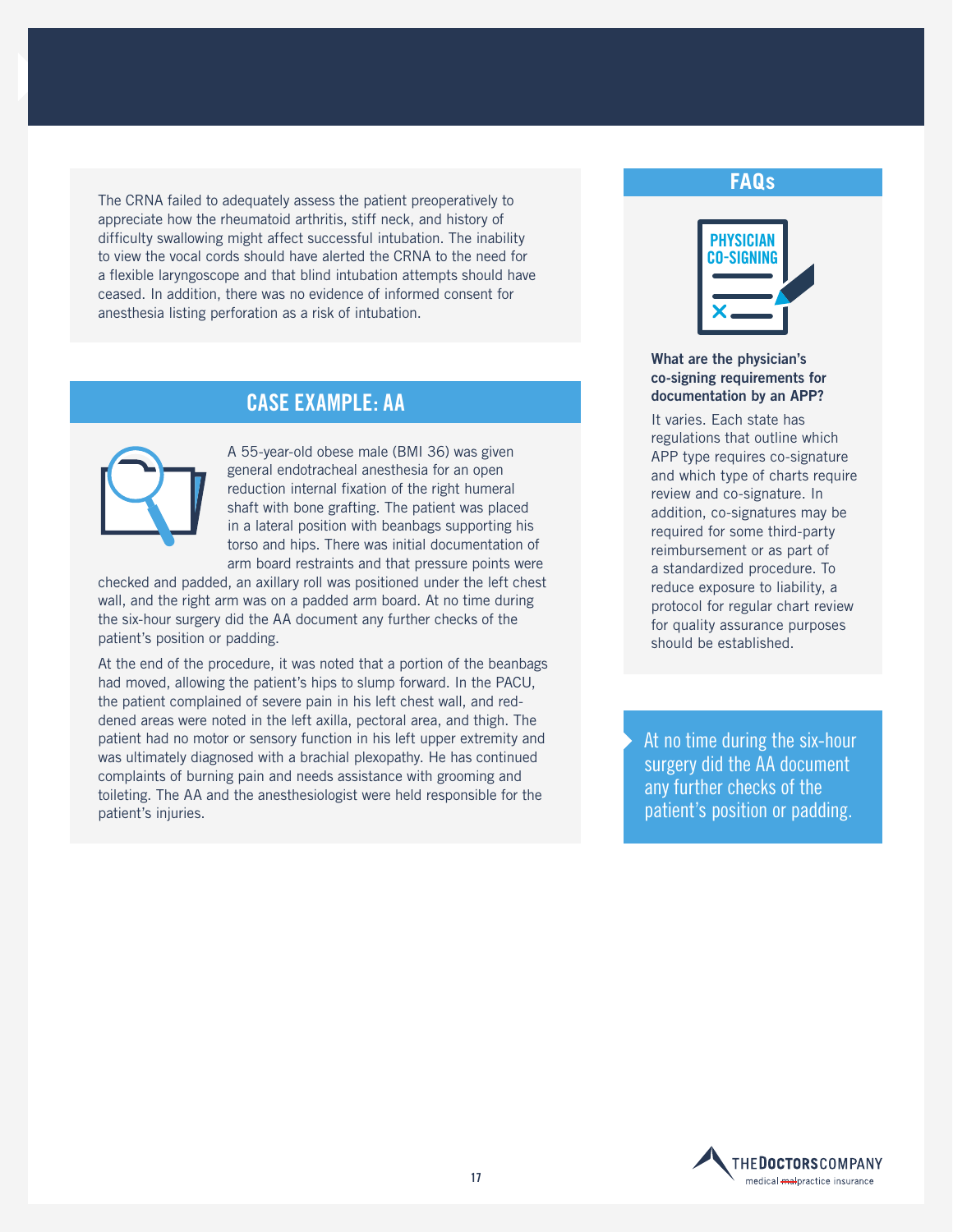# **CERTIFIED NURSE MIDWIFE CLOSED CLAIMS STUDY**

A study of The Doctors Company claims that closed from 2012 through 2017 involving CNMs examined allegations and contributing factors. **FIGURES 10** and **11** provide the most common allegations against CNMs and the top factors contributing to patient injuries.



**Note:** More than one factor may contribute to patient injury so the percentages total more than 100 percent. **Source:** The Doctors Company Closed Claims 2012–2017

The "Overall Findings in APP Claims" chapter includes an analysis of overall findings.

### **CASE EXAMPLE: CNM**



A 32-year-old female, G4P3, with morbid obesity, gestational diabetes, and Group B Strep was induced at 39 weeks for a large gestational age baby. Artificial rupture of membranes yielded clear fluid; Pitocin and Cervidil were administered. The patient's cervix was completely dilated and effaced; she was pushing and began to crown. Upon delivery of the fetal head, the top part of the face delivered and the CNM encountered a shoulder dystocia. The patient was repositioned with McRoberts maneuver, and then Woods screw maneuver and suprapubic pressure were used. The infant delivered in a left occiput anterior (LOA) position with a compound presentation (right hand

at the chin). The patient suffered a periurethral laceration (which was repaired). The infant weighed 8 pounds, 15 ounces, with Apgar scores of 7, 8, and 9.

The infant's right arm was not moving after delivery and remained flaccid upon discharge. The infant has severe mobility dysfunction involving all five nerves of the brachial plexus. Surgeries have resulted in minimal improvement.

Experts were critical of the CNM's management of the patient, including delivering a high-risk patient, not knowing the position of the infant, not consulting with the OB physician during labor and delivery, and inadequately documenting the medical record in some places.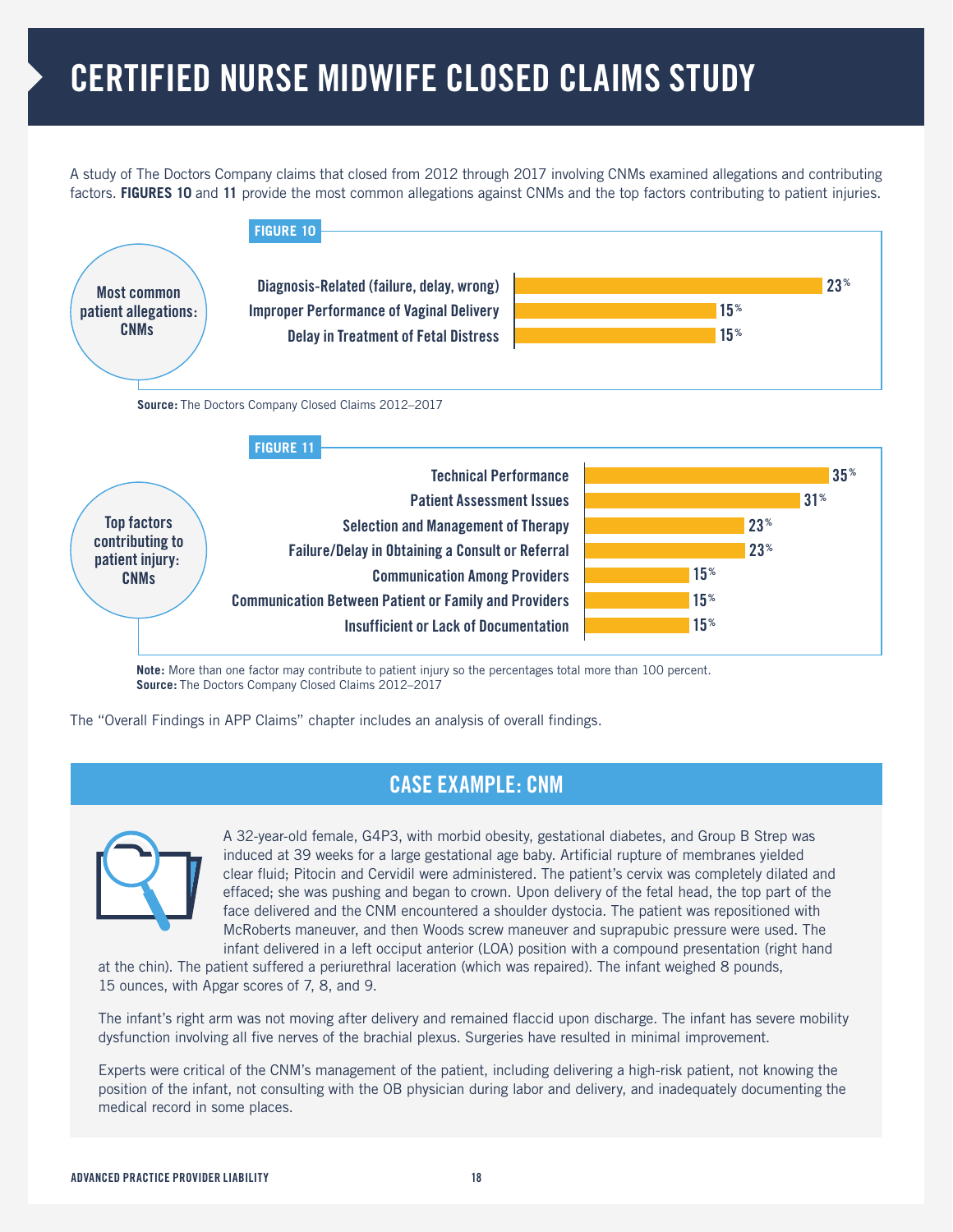# **OVERALL FINDINGS IN APP CLAIMS**

### **Failure to Diagnose and Delay in Diagnosis**

Primary factors associated with the allegation failure to diagnose and delay in diagnosis are lack of physician supervision and failure of the APP to consult with the physician. Findings included APPs who misinterpreted information provided by patients and APPs with inadequate levels of experience in diagnosing and managing particular conditions.

When APPs are uncertain about a diagnosis or a plan of care, they are required to consult with their supervising physicians. Liability exposure in these situations is reduced when the APP follows the established protocols prescribed by statute.

The importance of documenting the patient's clinical symptoms with specificity cannot be overstated. Successfully defending failure to diagnose and delay in diagnosis claims often depends on supporting the APP's clinical rationale in the face of otherwise silent clinical symptomology.

### **Failure or Delay in Obtaining Specialty Consultation or Referral**

An allegation associated with failure or delay in obtaining a specialty consultation or referral involves APPs who independently manage a complication that is beyond their expertise, skill set, or scope of practice. Patient safety and risk management findings include overconfidence in skill set, lack of communication between the APP and supervising physician, and patient compliance issues.

Physicians and APPs have legal and ethical obligations to refer patients to specialists or order specific diagnostic tests when indicated based on a patient's presenting signs and symptoms. To further reduce exposure to liability, all uncertain diagnoses or courses of diagnostic treatment to determine a diagnosis must be communicated to the supervising physician and a specialty referral should be made when indicated. Documentation is critical to successfully defending a claim. The chronology should include initial workup, internal consultation if indicated, specialty referral submission if indicated, and a documented plan of care based on referral findings.

### **Inadequate Evaluation and Physical Exam**

Failure to perform an adequate patient assessment or exam occurs when the APP relies on a previous medical record history and other sources to determine the diagnosis, rather than performing a comprehensive exam.

### **CHECKLIST**



- $\Box$  Instruct all APPs to consult with a physician whenever they are in doubt about the treatment of a patient.
- $\Box$  Establish criteria for periodic review and evaluation of APP medical record documentation.

Documentation is critical to successfully defending a claim.

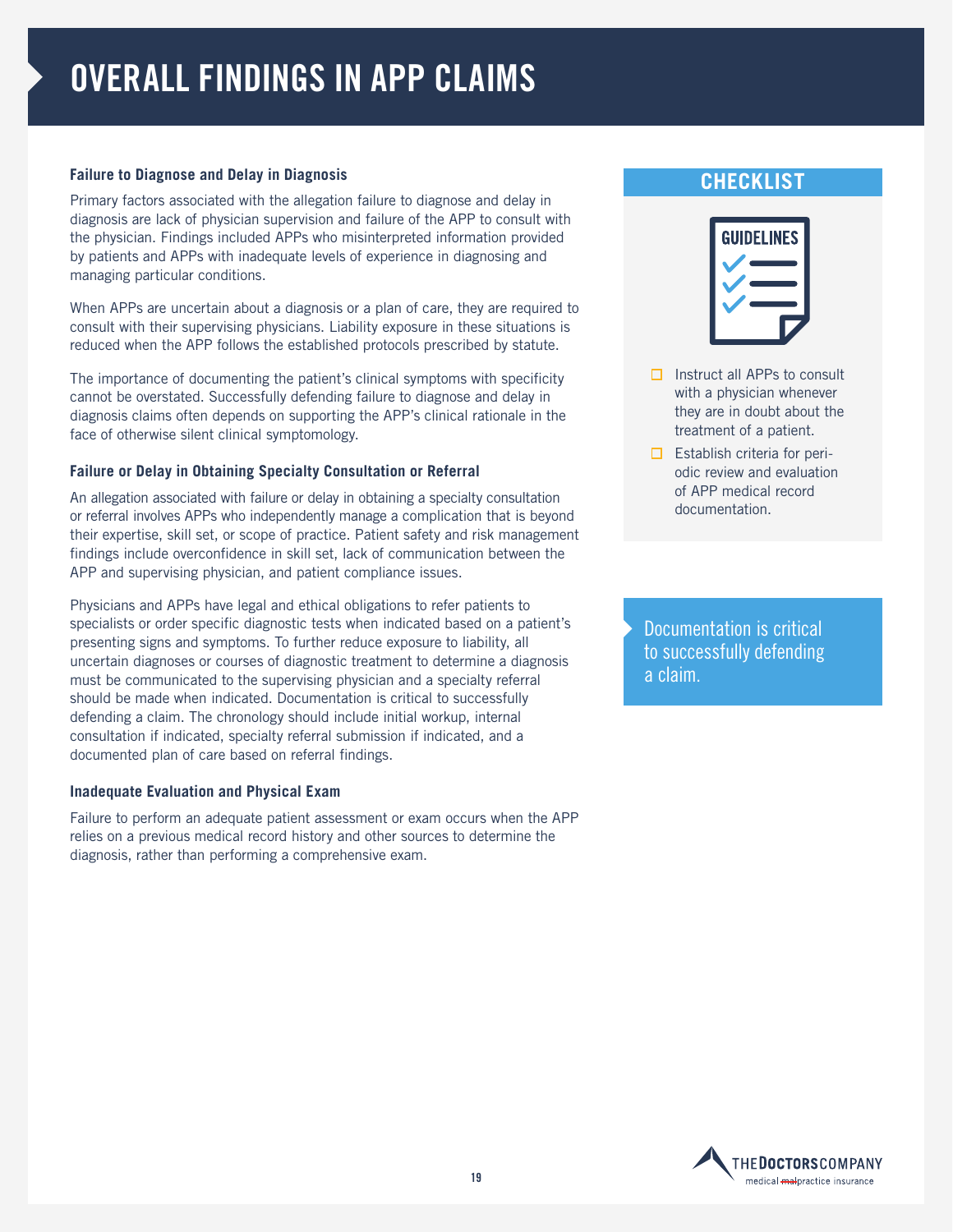### **Communication Issues**

Patient-provider communication issues are associated with failure to interview the patient. This situation leads to inadequate knowledge of current medications, illnesses, and any changes that may be contributing to a patient's signs and symptoms. It may also lead to an inappropriate plan of care. To reduce liability exposure in this area, the APP must perform a thorough physical exam, including a review of the medical history and current complaints communicated by the patient. Documenting complete findings will reduce exposure to liability while ensuring continuity of care.





### **CASE EXAMPLE: CNS**



A 42-year-old male presented to the CNS in a primary care practice for a mole check on his forearm. The mole was thought to be benign and was not biopsied. The primary care physician was not consulted, and the patient was not referred to a dermatologist. The patient was seen by the CNS on

two other occasions over the next eight months for unrelated conditions. One year later, the patient moved to another area and was seen by a dermatologist who removed the mole. The biopsy came back positive for melanoma that had spread to the lymph nodes.

The CNS and the primary care physician were found to be responsible for the failure to follow up with the patient about the mole, failure to obtain a dermatology consultation or referral, and for the subsequent delay in diagnosis.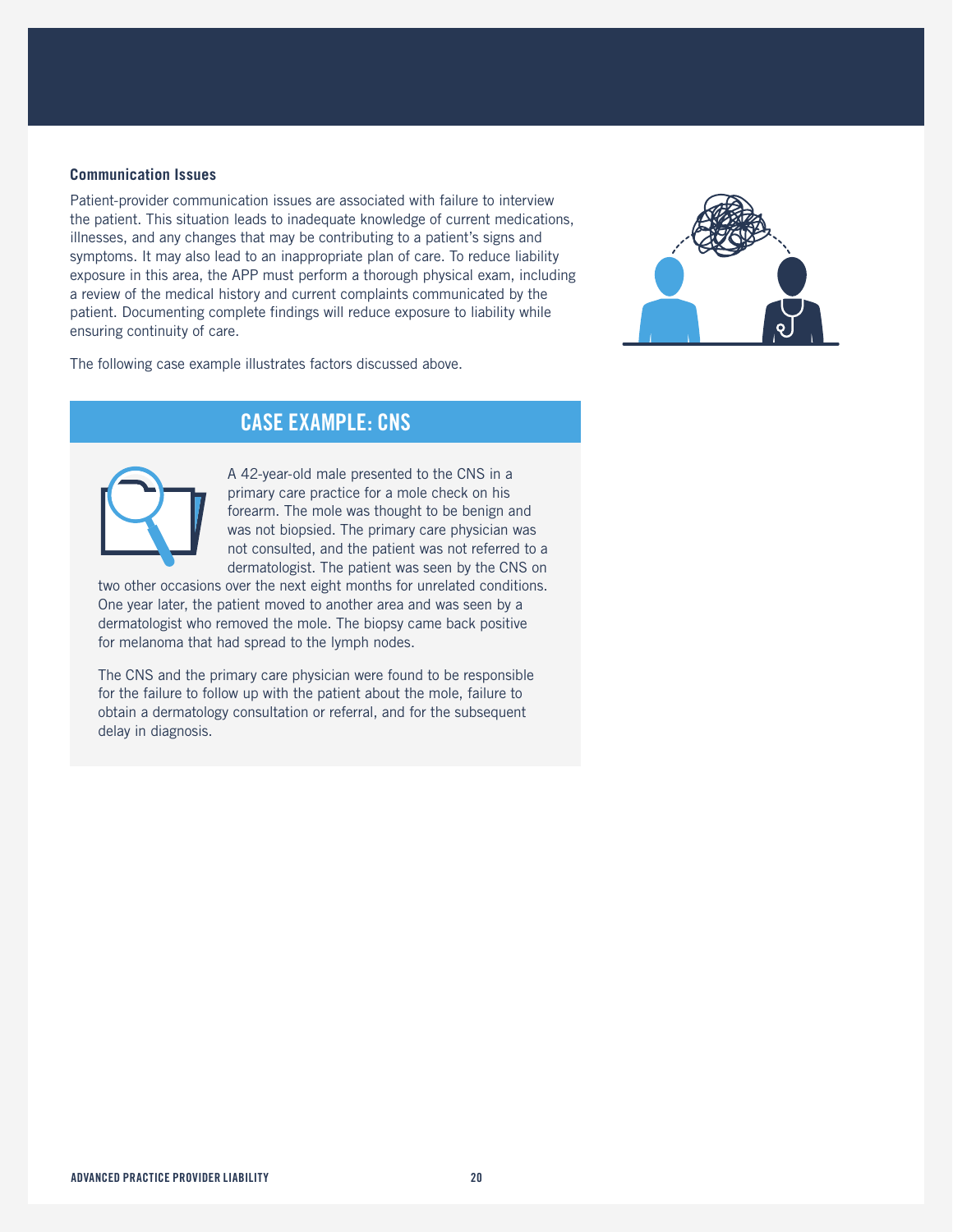# **EXPOSURE TO DISCIPLINARY ACTION**



If a physician fails to supervise an APP or allows an APP to practice outside the scope of his or her license, the physician can be subjected to a review or investigation by the state medical board and face subsequent action that can affect his or her medical license. The state medical board can charge the physician with unprofessional conduct or with aiding in the unauthorized practice of medicine. Physicians should be aware that a medical malpractice action can also trigger a medical board review and that

a review can be initiated separately. Adverse actions may include restriction, suspension, or revocation of the license to practice.

Each state board of medicine and state nursing board has jurisdiction for managing the disciplinary actions of licensed APPs. APPs may also be subject to licensing board actions for violations such as failing to practice according to the standard of care or practicing outside the scope of their license.

All states require a supervising physician for PAs. When a lack of supervision is discovered, the physician and PA are often both subject to discipline. For APRNs, many states require the use of standardized procedures. Similar to PAs, if the APRN does not follow procedures, disciplinary action can be taken by both the state's board of nursing and its medical board.

Criminal acts and quality-of-care concerns are examples of issues that can lead to investigations by state licensing boards. In many states, a licensed individual who is found guilty of a crime committed outside of work, such as driving while intoxicated, can be subjected to disciplinary action by a licensing board. Quality-ofcare issues or drug diversion may warrant notification by an employer to a licensing board. These situations may result in suspension of the physician's or APP's license, followed by revocation if there is no subsequent evidence of competency to perform duties or completion of a specified drug diversion program.

Each state board and many professional associations have code of ethics language that all licensees must follow. State boards may investigate any concerns.

Check your state board and professional designation websites to learn more about disciplinary actions, codes of ethics, and professional scope of practice.

### **CHECKLIST**



- $\Box$  Obtain and review state licensing board requirements periodically.
- $\Box$  Remain current on and comply with APP licensure requirements, scope of practice, and supervisory limitations.

Quality-of-care issues or drug diversion may warrant notification by an employer to a licensing board.

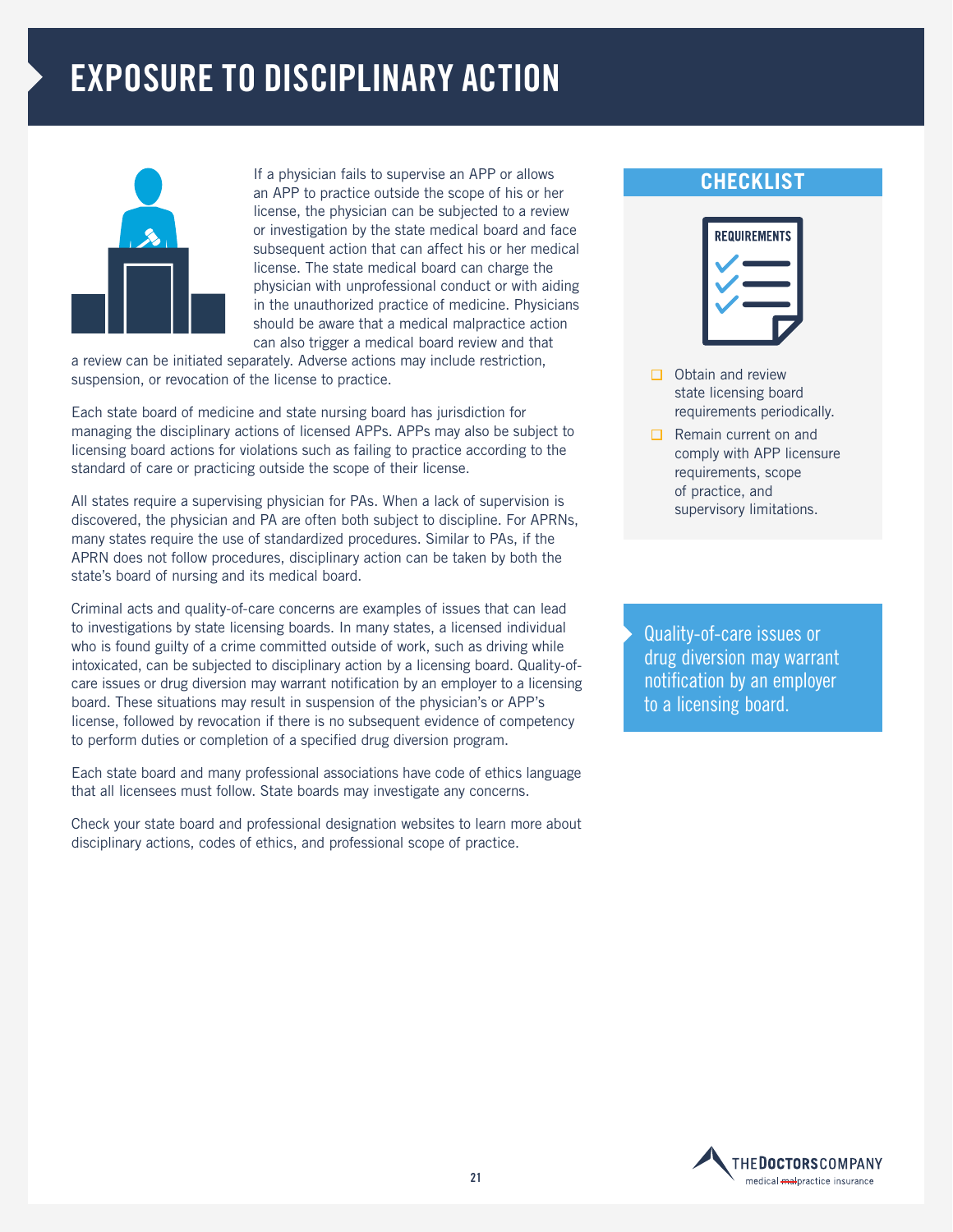# **LIABILITY CONCERNS**

*Many malpractice claims attributed to APPs can be traced to clinical and administrative factors:* 

- Failure to adhere to the scope of practice.
- Inadequate physician supervision or oversight.
- Absence of written protocols.
- Deviation from written protocols.
- Failure or delay in seeking a referral or physician collaboration.

Consequently, physicians who use APPs should take precautions to ensure that the APPs are not providing services beyond their capabilities or those permitted by law.

Monitor the APP's work closely until a comfort level with his or her abilities is achieved, then continue monitoring the APP at regular intervals to ensure ongoing quality performance. State laws and regulations may establish requirements for monitoring an APP's ongoing performance and for documenting that the necessary oversight took place.

Monitoring the APP's performance enables the physician to detect misdiagnoses, delays in diagnoses, improper orders, or any other issues requiring attention.

### **CHECKLIST**



- $\Box$  Test competency and document performance evaluations periodically.
- $\Box$  Ensure all staff members and other physicians in the practice understand an APP's role and limitations.

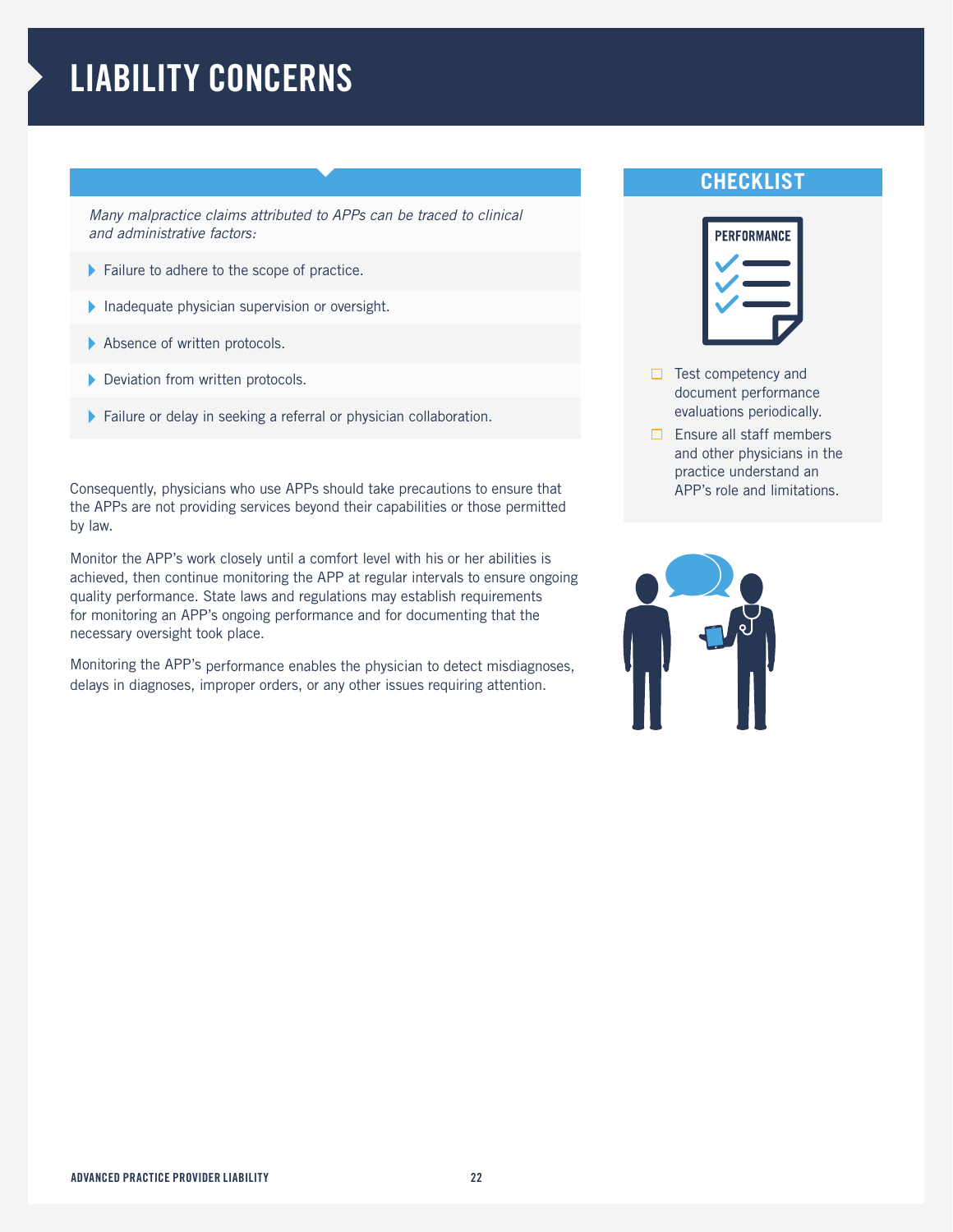# **EMPLOYMENT AND CONTRACTING CONCERNS**

| <b>EMPLOYMENT</b><br><b>CONTRACT</b> |  |
|--------------------------------------|--|
|                                      |  |

Using an APP may lighten a physician's caseload, improve patient satisfaction, and lower the expenses of running a practice. To avoid increasing liability exposure, however, physicians must work with qualified individuals. The same considerations apply to any employees or independent contractors associated with the practice.

The hiring process requires thoroughly screening and verifying the credentials of all prospective employees or independent contractors to ensure they are qualified and well trained. Independently verify all licensures and credentials, contact references, and conduct additional background inquiries.

Proactively managing employment-related issues can protect patients from harm caused by unqualified staff and decrease liability exposure for the practice. A detailed background review, original source verification, and ongoing competency training and evaluation can also help to prevent hiring or contracting with individuals who have fraudulent credentials.

### **CHECKLIST**



- $\Box$  Use a skills checklist to assess a candidate's clinical skills prior to employment.
- $\Box$  Verify that all staff members' licensing and certification requirements are current.

*The following strategies can assist when hiring or contracting with APPs:* 

- Verify the applicant's credentials and prior experience as thoroughly as you would that of a physician. Verify qualifications with original sources.
- Obtain authorization to conduct credit, reference, and police background checks.
- Use a skills checklist and consider proctoring for a period of time to determine any required additional training.
- Obtain hospital privileges for each APP, if needed, but don't rely solely on the hospital's credentialing process.
- Develop written guidelines for examinations, treatment, delegation, supervision, chart reviews, and consultations with the supervising physician.
- Educate other members of your staff and on-call physicians about the APP's role and limits.
- $\blacktriangleright$  Be thoroughly familiar with the state statutory requirements, limitations, and licensing guidelines that affect the type of APP to be hired or contracted with, especially regarding your responsibility for supervision or oversight.
- Insist that all employees and independent contractors, including your APPs, wear badges so that patients can distinguish each staff member's name and role.
- Use surveys to determine your patients' satisfaction with the care and services they receive, including care provided by APPs.
- Obtain professional liability insurance coverage for all employed APPs, and verify coverage for independent contractors by obtaining a valid certificate of insurance each year.
- Notify your professional liability carrier of any changes to the scope of practice or employment status of your APPs.

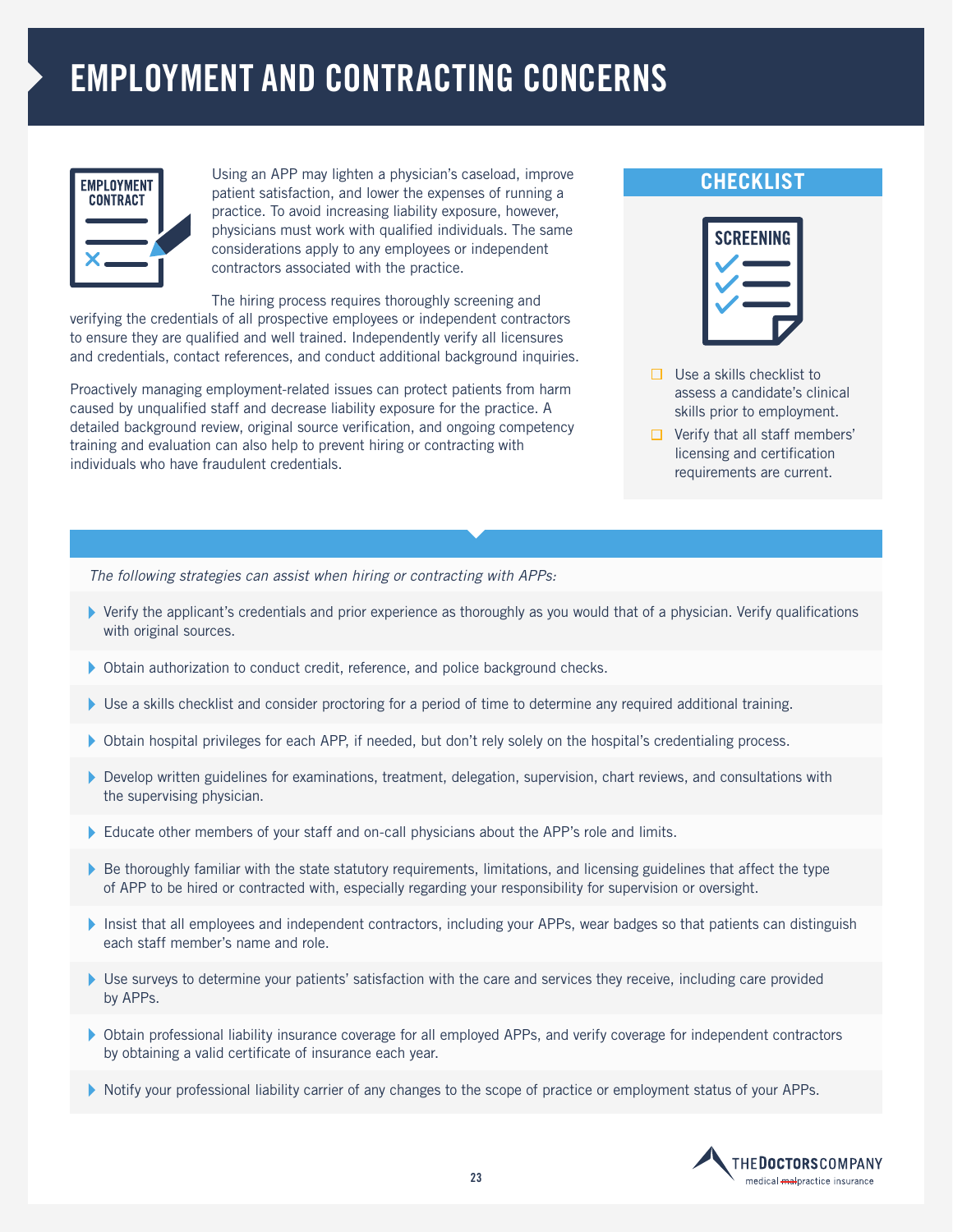# **POLICY AND PROCEDURE MANUALS**

Policy and procedure manuals can be valuable reference tools for physicians and APPs. Manuals can be written for both the clinical and administrative aspects of your practice. Properly written, they encourage consistency and adherence to clinical practice guidelines. In contrast, poorly drafted and outdated policy and procedure manuals can increase liability exposure for your practice. Failing to adhere to written policies and guidelines can also increase liability exposure and undermine the defense of a malpractice claim.



*The following guidelines can assist physicians and APPs when developing policy and procedure manuals:* 

- Address clinical procedures with specificity.
- Make policies and procedures succinct and easily understood by all staff.
- Review and update manuals as needed.
- Avoid protocols that may create unrealistic standards for the practice.
- Date revisions to policies and procedures as they are made.
- Collect and archive all old policies to prevent inadvertently using an outdated policy.
- Retain all archived material indefinitely, if possible, or according to state regulatory or accreditation requirements.
- Provide education on new policies and procedures and require staff members to read and acknowledge their understanding.
- Educate new staff and review current policies and procedures with all staff.
- Update protocols adopted from reference materials.

#### **Position Descriptions**

Creating position descriptions can help ensure that employees and APPs practice within their scope and follow appropriate guidelines. Descriptions can also help in meeting state statutory requirements. A written description memorializes the APP's scope of practice, specifies the roles and responsibilities of the APP and supervising physician, and clarifies supervision guidelines. Written standardized policies and procedures may be required for APPs with prescriptive privileges. Some states provide sample agreements for physicians to use.

When drafting position descriptions:

Specify the maximum number of APPs a physician may supervise, based on state regulations.

**EXAMPLE:** The APPs are supervised by licensed physicians. All care is rendered in accordance with the guidelines set forth by the State Medical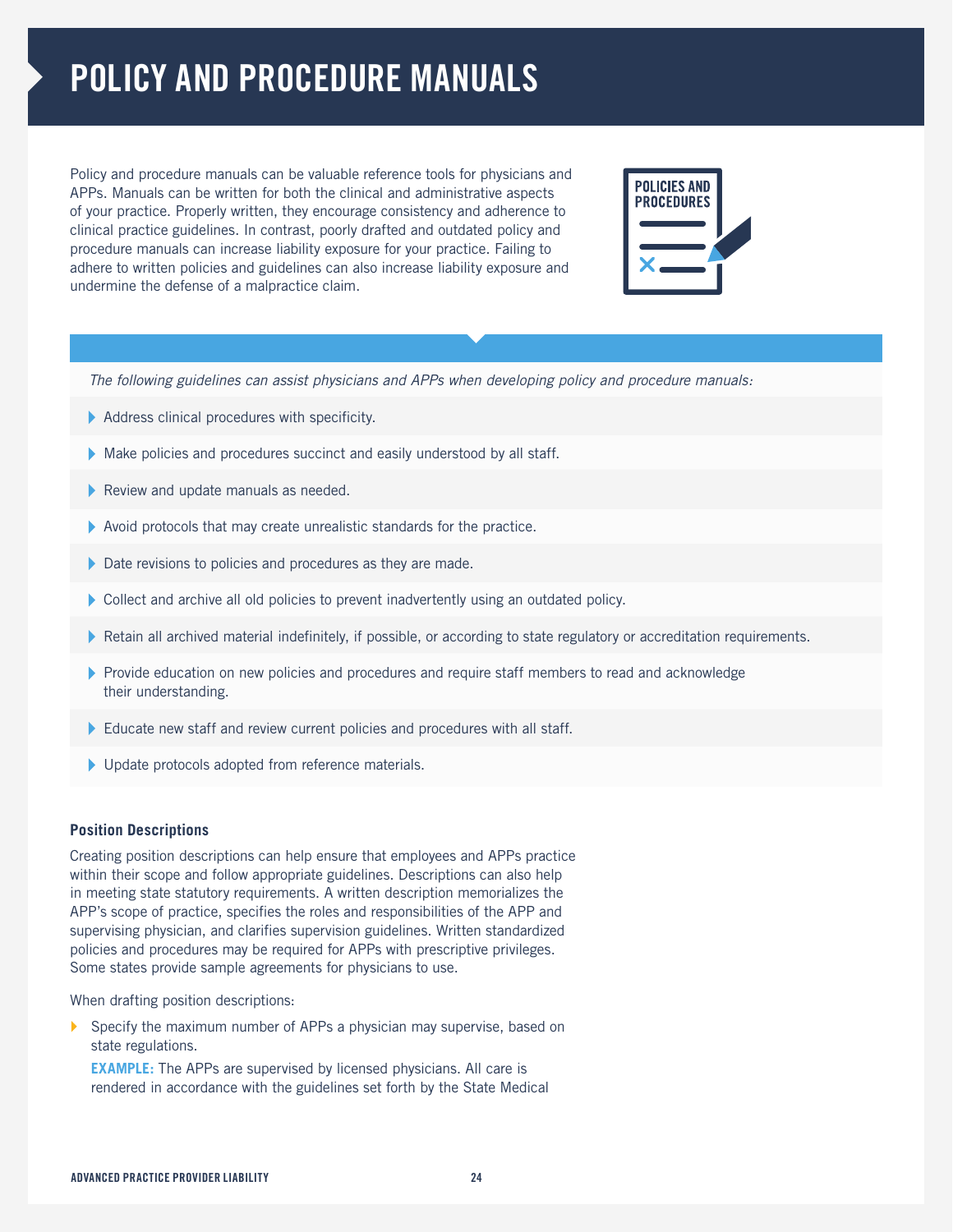Board (and State Nursing Board, if applicable) and applicable law. *[Specify the number of APPs the physician can supervise.]*

 Define the duties and responsibilities of each APP clearly, including minimum knowledge, clinical skills, and abilities required for the job.

**EXAMPLE:** The APP may treat and manage acute and chronic medical problems of patients in a primary care setting, including interviewing patients, obtaining and recording health histories, performing physical assessments, ordering appropriate diagnostic tests, diagnosing health problems, managing the healthcare of patients for which he or she has been educated, providing health teaching and counseling, initiating referrals, and maintaining health records. Medications are prescribed as outlined in the protocols, and physician supervision is provided in accordance with the applicable law for APPs.

 Identify consultation guidelines that specify when APPs must seek guidance from the supervising physician.

**EXAMPLE:** The physician will be consulted for the following conditions: *[List medical conditions or clinical situations]*.

- Identify the license or certification required by statute or regulation. **EXAMPLE:** Certification of approval from the State Board of Medicine, and, if a nurse practitioner, licensure from the State Board of Nursing.
- Identify mandatory certifications and continuing education (CE) requirements. **EXAMPLE:** Fulfills mandatory educational requirements annually *[list requirements]*, which include, but are not limited to, The Joint Commission and other institutionally required education; BLS and ACLS, or appropriate certification related to specialty; and CE hours, as required by specific APP national certification.
- List the drug therapies that the APP may prescribe, initiate, monitor, alter, or order.

**EXAMPLE:** The APP may prescribe, initiate, monitor, alter, or order the following medications: *[List medications or classifications according to the APP's prescriptive authority as outlined by state law and granted by the licensing body]*.

Specify the physician's duties for supervising or overseeing APPs.

**EXAMPLE:** The physician will provide general supervision for routine healthcare and management of common health problems and provide consultation and/or accept referrals for complex health problems. The physician will be available by telephone or by other means of communication when not physically available on the premises. If the physician is not available, his or her associate, *[Name of Physician, MD/DO, License #XXXXXX] [or other description of designated doctor(s) or groups]*, will serve as backup for consultation, collaboration, and/or referral purposes.

Include the signature of the APP and supervising provider.

**EXAMPLE:** All parties to this agreement share equally in the responsibility for reviewing treatment protocols at least annually or more frequently as needed.

### **CHECKLIST**



- $\Box$  Keep clinical guidelines up to date.
- $\Box$  Develop written job descriptions.
- $\Box$  Have employees acknowledge employment policies and procedures and confidentiality statements.

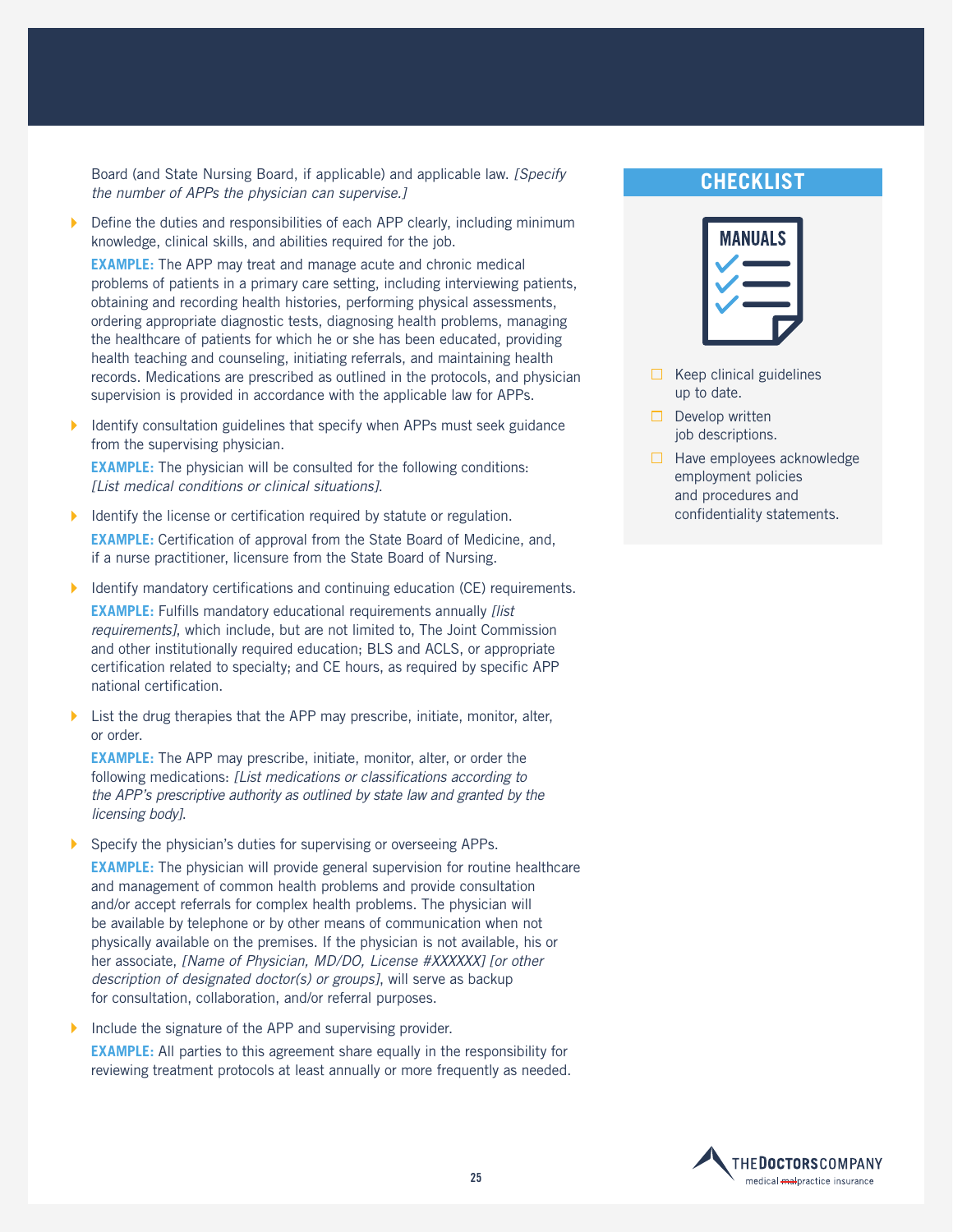# **PATIENT SAFETY AND RISK MANAGEMENT CHECKLIST**

### **Pre-Employment**

- $\Box$  Use a skills checklist to assess a candidate's clinical skills prior to employment.
- $\Box$  Obtain authorization to conduct credentialing and background verification for a candidate.
- $\Box$  Check a candidate's credentials and licensure status carefully before employment.

### **Licensing, Certification, and Privileging**

- $\Box$  Verify that all staff members' licensing and certification requirements are current.
- $\Box$  Obtain APP hospital privileges, when required.

### **Training and Environment**

- $\Box$  Ensure that newly hired APPs undergo orientation to the practice.
- $\Box$  Require staff and APPs to wear name badges delineating their titles.
- $\Box$  Foster open communication among all staff members in your office.
- $\Box$  Ensure that all staff members project a professional demeanor.
- $\Box$  Encourage and promote continuing education among APPs and all staff.
- $\Box$  Ensure the staff schedule includes time off, vacations, and equitable workload.
- $\Box$  Promote an environment in which staff can report errors without fear of reprisal.
- $\Box$  Implement a staff attitude assessment to identify culture issues that may affect patient safety.
- $\Box$  Provide patient safety and risk management training to all staff.

### **Job Descriptions, Employee Handbook, Guidelines, and Protocols**

- $\Box$  Develop written job descriptions.
- $\Box$  Develop written guidelines and protocols that specify each APP's responsibilities relative to examinations, assessments, diagnoses, treatment, prescriptive privileges, and administrative functions.
- $\Box$  Delineate in written guidelines and protocols how often the physician must see the patient and under what circumstances the physician must personally assess the patient.
- $\Box$  Clarify the type and extent of physician supervision or oversight required by state laws.
- $\Box$  Ensure that all tasks assigned to an APP are within both the physician's and the APP's competence and scope of practice.

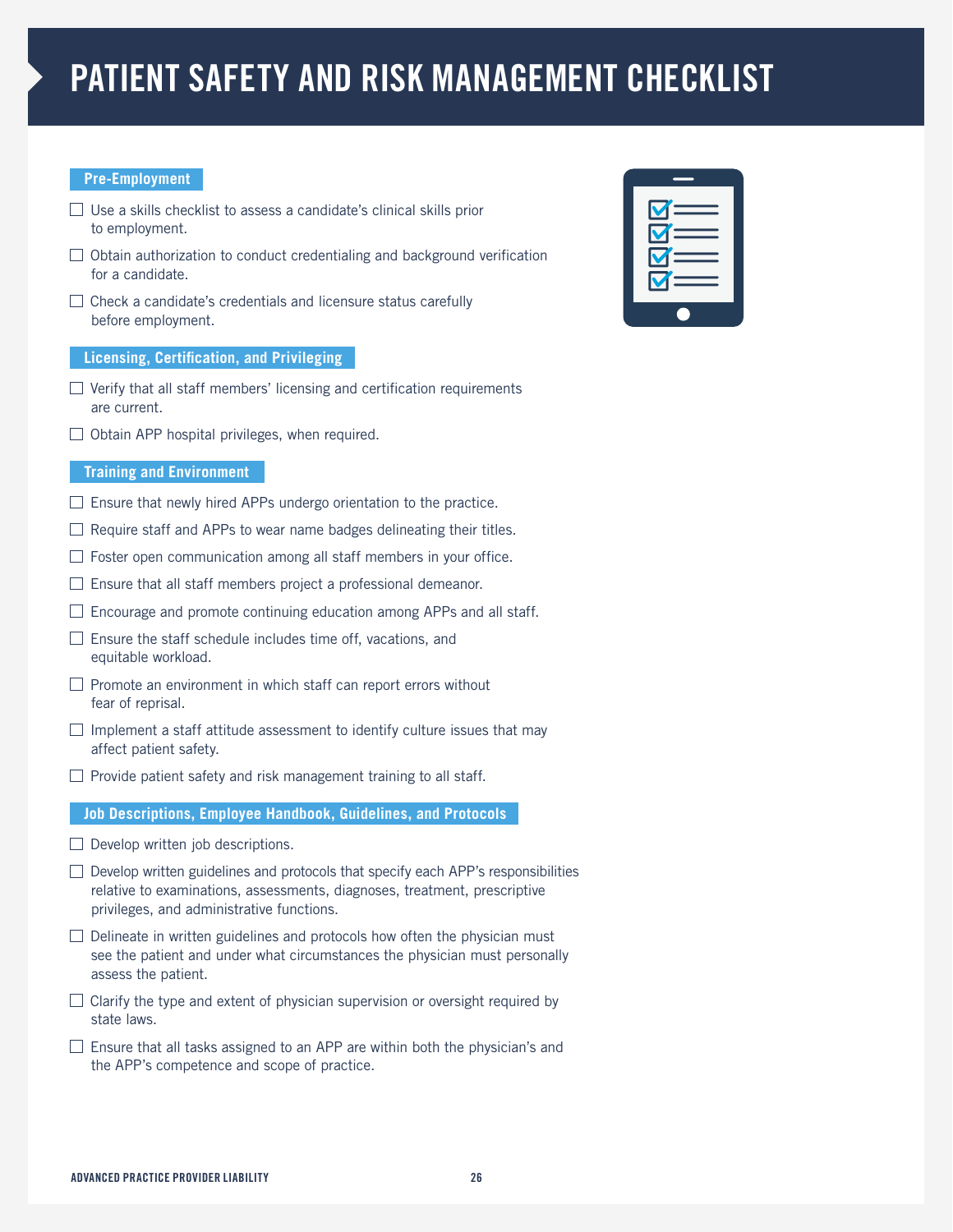- $\Box$  Ensure that all staff members and other physicians in the practice understand an APP's role and limitations.
- $\Box$  Develop an employee handbook.
- $\Box$  Have employees acknowledge employment policies and procedures and confidentiality statements.
- $\Box$  Instruct all APPs to consult with a physician whenever they are in doubt about the treatment of a patient.
- $\Box$  Keep clinical guidelines up to date.

#### **Performance Evaluations and Competency**

- $\Box$  Test competency and document performance evaluations periodically.
- $\Box$  Establish criteria for periodic review and evaluation of APP medical record documentation.
- $\Box$  Monitor an APP's prescription practices and maintain a current copy of his or her DEA certificate.
- $\Box$  Conduct annual performance evaluations for all APPs and staff.
- $\Box$  Include patient safety and patient satisfaction in evaluation criteria.

#### **State and Licensure Requirements**

- $\Box$  Obtain and review state licensing board requirements periodically.
- $\Box$  Remain current on and comply with APP licensure requirements, scope of practice, and supervisory limitations.

#### **Patient Interactions**

- $\Box$  Consider providing disclosure language in patient authorizations and/or consent forms indicating that treatment will be rendered by APPs under your supervision.
- $\Box$  Determine patient satisfaction with the APP care provided.
- $\Box$  Determine patient satisfaction with the practice overall.
- $\Box$  Reassure patients that they will be seen by a physician when the patient, the APP, or the physician feels it is necessary.
- $\Box$  Document all communications between the physician and APP.

#### **Business Operations**

- $\Box$  Maintain copies of professional liability insurance coverage.
- $\Box$  Notify managed care plans when required of APP participation in patient care.
- $\Box$  Notify insurance carriers promptly of APP staffing changes.

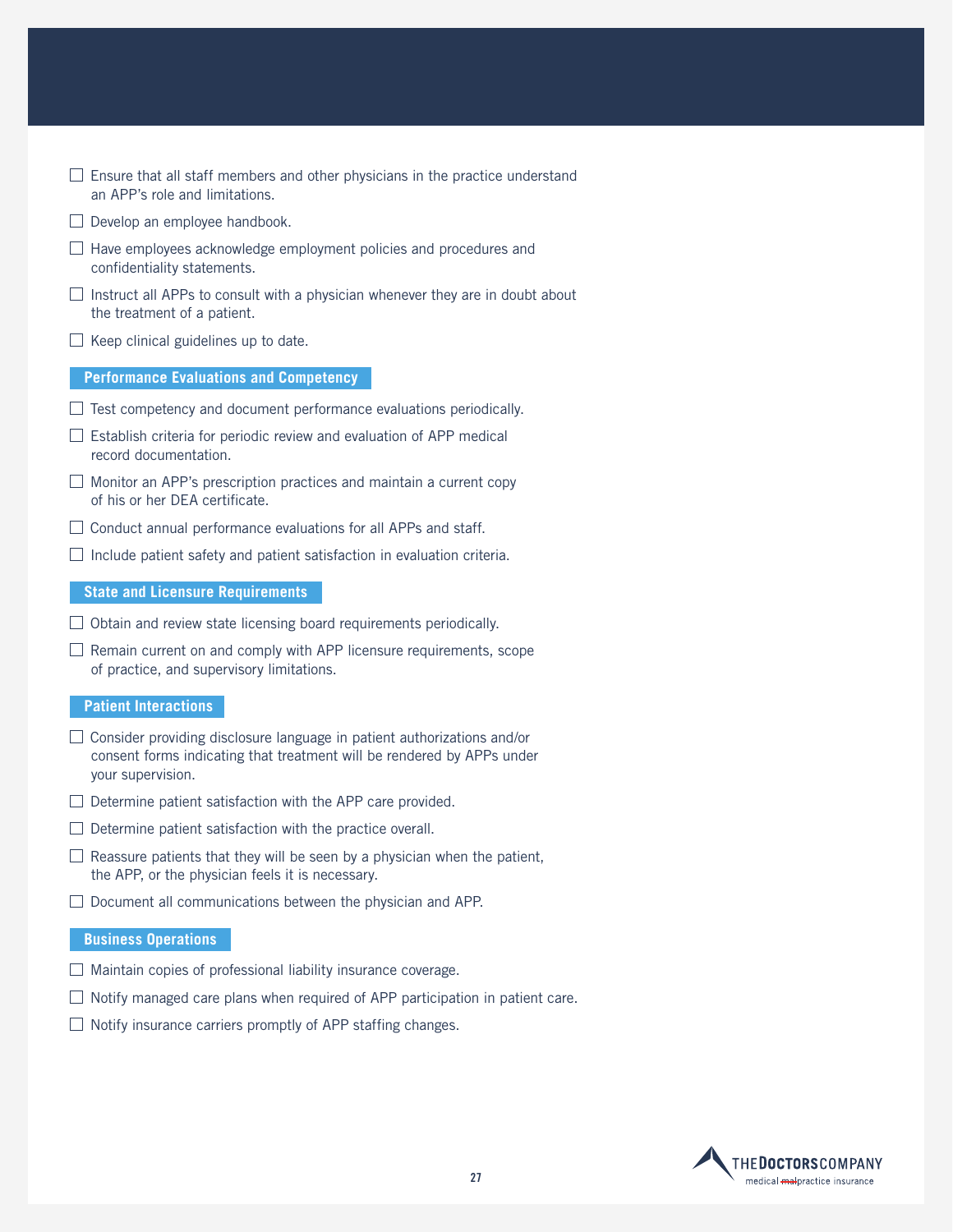### **Is a PA required to have written protocols in order to practice?**

It depends. While it is strongly recommended that a PA practice under written protocols in all clinical settings, many states require written protocols only in certain practice settings. However, all states require a supervising physician for a PA to practice in any setting.

### **How many APPs is a physician allowed to supervise?**

The ratio of APPs to supervising physician varies. While the American Medical Association does not state a specific ratio, it recommends that the appropriate ratio of physician to APPs should be determined by physicians at the practice level, consistent with good medical practice and state law where relevant. In some states, the ratio is specified and may be based on whether the APPs are furnishing or prescribing medications. It is also important to maintain a ratio consistent with any terms specified in your professional liability policy language.

### **Is the scope of a PA's practice determined by the supervising physician?**

Yes. State law permits a PA to practice within the scope of practice of the supervising physician. It follows that a PA's scope of practice may be defined by the limitations set forth by the supervising physician in coordination with the PA's education, training, and experience.

### **What are the physician's co-signing requirements for documentation by an APP?**

It varies. Each state has regulations that outline which APP type requires co-signature and which type of charts require review and co-signature. In addition, co-signatures may be required for some third-party reimbursement or as part of a standardized procedure. To reduce exposure to liability, a protocol for regular chart review for quality assurance purposes should be established.

### **Does the name of a licensed physician need to be on prescriptions issued by an APP?**

It depends on state law, the type of APP, and the prescribing privileges. If required, consider that in the case of on-call coverage, the alternate physician's name may need to be indicated.

### **Which drugs can a prescribing APP write prescriptions for?**

While states may allow many types of medication prescriptions within formulary standards (including controlled substances with a DEA registration number), some states impose restrictions on prescribing authority.

Some states have adopted requirements for APPs to complete advanced courses in pharmacology before they are allowed prescribing privileges, especially for controlled substance prescribing. An NP's standardized procedure must outline what is allowed, while a PA's supervising physician decides what is allowed through delegation (in coordination with state laws for prescribing certain pharmaceuticals). Although a written protocol may not be required in certain states and practice sites, it is highly recommended that written protocols with a specified formulary for prescribing should accompany the delegation of services.

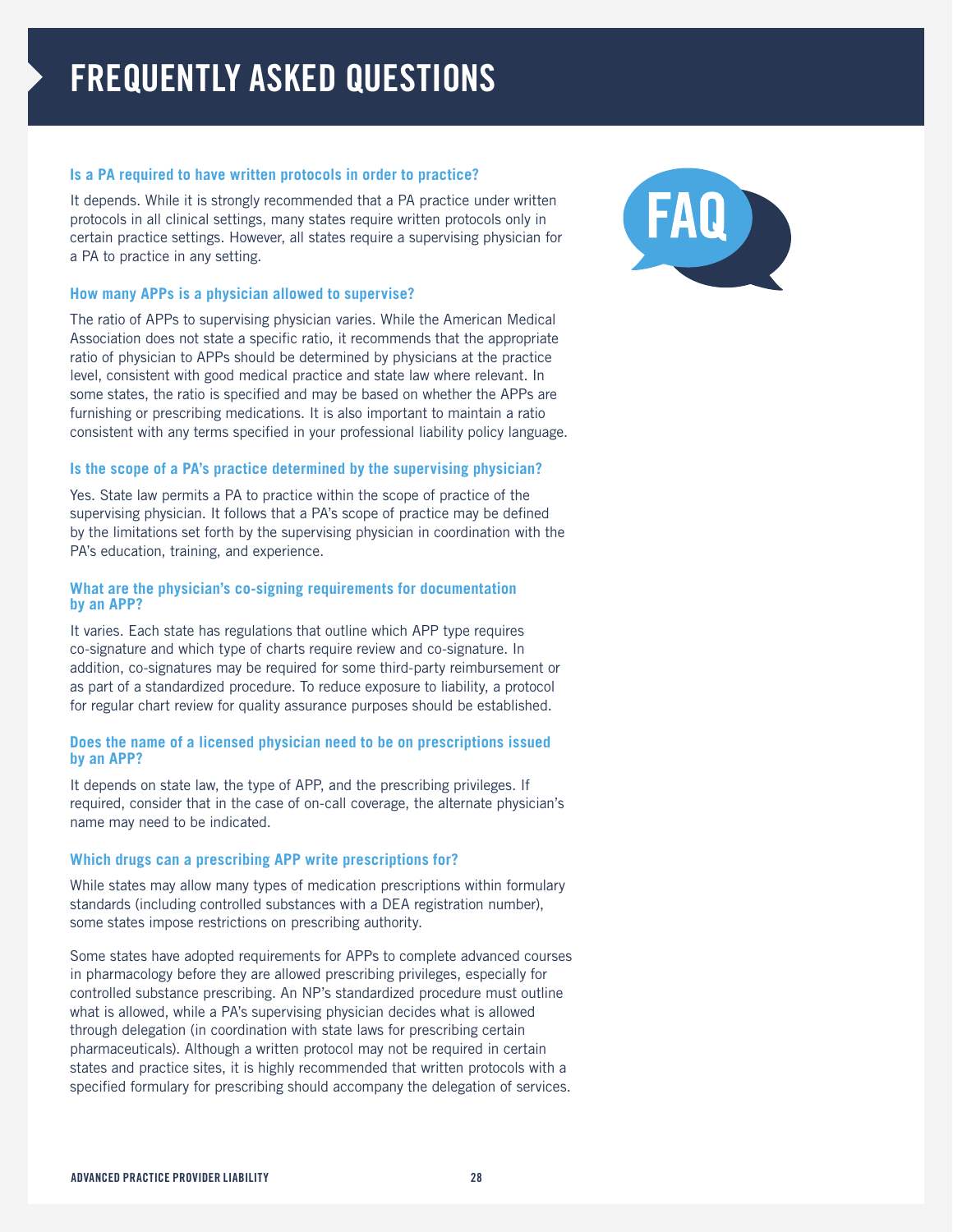### **Does a change in employment affect an APP's prescribing privileges?**

The answer depends on state law and regulation. Prescribing privileges, while allowed through licensure, may require approval by the employer, physician, or practice location and may also require submission of new information to the respective licensing board, depending on the state of practice.

#### **Can an APP with prescribing privileges sign for medications received from a pharmaceutical representative?**

Yes, but generally only for medications that the APP is authorized to prescribe. Check state laws on prescribing authority.

### **Does a supervising physician have to countersign prescriptions written by a PA?**

No, provided the prescription is for an approved drug on the formulary that is on file with the supervising physician.

### **Can an APP dispense medications?**

The answer depends on state law and regulation. In some cases, an APP may dispense sample medications as indicated by prescribing privileges.

### **What are the legal differences between an NP and a PA?**

An NP's scope of practice varies from state to state. In many states, NPs are permitted to practice independently without the supervision of a licensed physician, depending on the practice setting. However, NPs often practice under the guidance of a licensed physician. A PA is licensed to practice medicine only under a supervising physician. While practicing under a physician's license, a PA can conduct physical exams, diagnose and treat illnesses, order and interpret tests, and (in many states) write prescriptions.

### **CONTACT US**

Our patient safety risk managers are here to assist you:

| CALL         | 800.421.2368. extension 1243   |
|--------------|--------------------------------|
| E-MAIL       | ∩ patientsafetv@thedoctors.com |
| <b>VISIT</b> | thedoctors.com/patientsafety   |